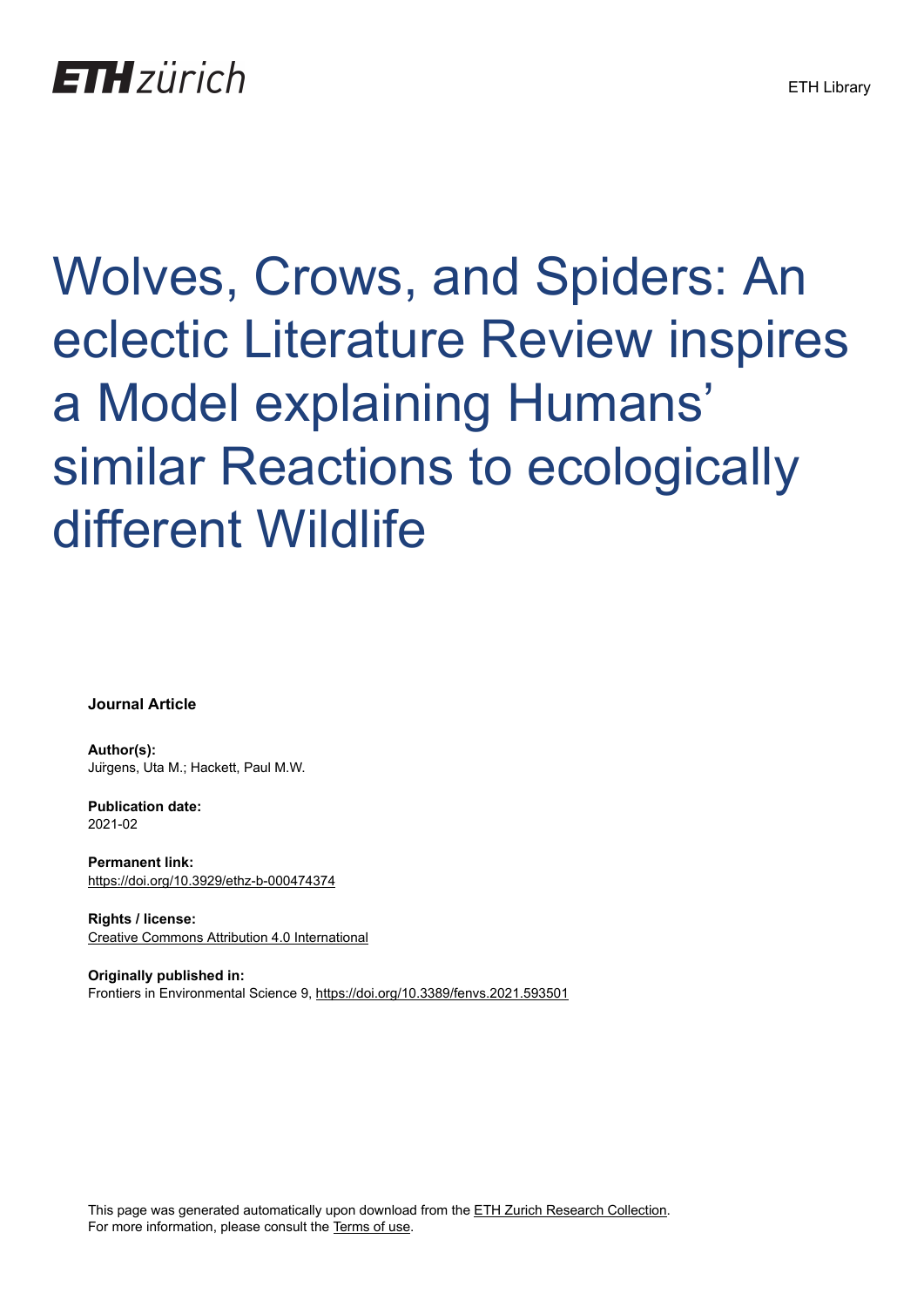



# [Wolves, Crows, and Spiders: An](https://www.frontiersin.org/articles/10.3389/fenvs.2021.593501/full) [eclectic Literature Review inspires a](https://www.frontiersin.org/articles/10.3389/fenvs.2021.593501/full) [Model explaining Humans](https://www.frontiersin.org/articles/10.3389/fenvs.2021.593501/full)' similar [Reactions to ecologically different](https://www.frontiersin.org/articles/10.3389/fenvs.2021.593501/full) **[Wildlife](https://www.frontiersin.org/articles/10.3389/fenvs.2021.593501/full)**

Uta Maria Jürgens<sup>1,2</sup>\* and Paul M. W. Hackett<sup>3,4</sup>

<sup>1</sup> Department of Environmental System Science, Swiss Federal Institue of Technology ETH, Zürich, Switzerland, <sup>2</sup>Social Science in Landscape Resarch, Swiss Federal Research Institute WSL, Birmensdorf, Switzerland, <sup>3</sup>School of Communication, Emerson College, Boston, MA, United States, <sup>4</sup>School of Health Sciences, University of Suffolk, Ipswich, United Kingdom

#### **OPEN ACCESS**

#### Edited by:

Zsófia Virányi, University of Veterinary Medicine Vienna, Austria

#### Reviewed by:

Kurt Kotrschal, University of Vienna, Austria Claus Lamm, University of Vienna, Austria

> \*Correspondence: Uta Maria Jürgens [u.m.juergens@uta.info](mailto:u.m.juergens@uta.info)

#### Specialty section:

This article was submitted to Conservation and Restoration Ecology, a section of the journal Frontiers in Environmental Science

> Received: 10 August 2020 Accepted: 07 January 2021 Published: 17 February 2021

#### Citation:

Jürgens UM and Hackett PMW (2021) Wolves, Crows, and Spiders: An eclectic Literature Review inspires a Model explaining Humans' similar Reactions to ecologically different Wildlife. Front. Environ. Sci. 9:593501. doi: [10.3389/fenvs.2021.593501](https://doi.org/10.3389/fenvs.2021.593501)

Coming from the vantage point of managing human relations to potentially problematic wildlife, we bring the following questions: Where do people's emotionally vigorous and polarized reactions originate? Why do these reactions to different scenarios of humanwildlife conflict appear similar? In this paper we provide the findings from an eclectic review of purposefully sampled literature on human relations to wolves, corvids and spiders. Based on this synthesis, we propose three answers to those questions: 1). The emotional vigor inherent in human-wildlife conflicts is caused by the activation of deep-seated and emotionally loaded factors, specifically worldviews on human-nature relations more broadly, an integral human motivation for seeking control, and symbolic associations to darkness. 2). The opposing attitudes on human-wildlife relations derive from people's diverging worldviews and different degrees of wanting control in a situation of humanwildlife conflict. 3). Despite ecological specificities, various cases of human-wildlife conflicts may evoke similar mental processes and, accordingly, the same reactions in people. Consequentially, it is possible to develop transferable solutions that may contribute to managing challenges in different instances of human-wildlife encounters.

Keywords: human dimensions, human-wildlife relations, wolves, corvids, spiders, mental representations, control, worldviews

# INTRODUCTION

Many forms of conflict arise between human society and wildlife. They are as varied as wild boars ravaging parks, wolves and lynx preying on livestock, spiders roaming in basements and bathtubs, or deer affecting crops and forests by browsing. City-dwelling rooks have been the focus of the first author's fieldwork for many years. In mediating the conflicts between proponents and opponents of urban rookeries and in creating win-win solutions, she learned about people's motives toward human-rook coexistence. It occurred to her that people's reactions, and the challenges that she encountered in managing the human and non-human dimensions of conflict, seem to correspond to those in other human-wildlife conflicts. Despite vast differences in wildlife ecology and the unarguable genuine economic and sociocultural sequalae of every conflict, there appear to be common features. Themes portrayed in media reports include: wildlife invading the human sphere,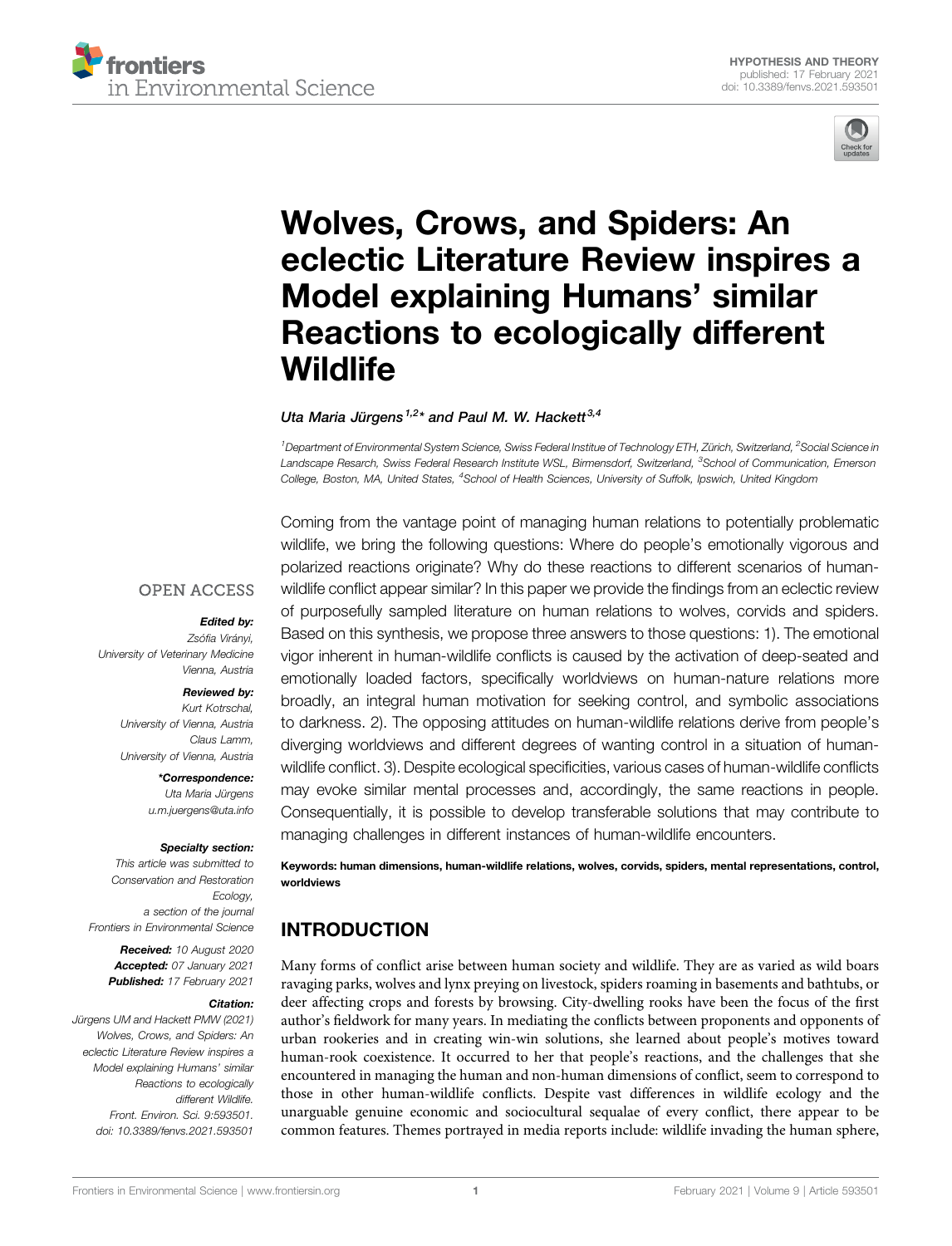challenging human dominion and terrorizing people; but also reflections on animals' right to exist (e.g. [Dame, 2012;](#page-15-0) [Grünberg,](#page-15-1) [2018](#page-15-1); [Satorius, 2018;](#page-16-0) Schäfl[i, 2014](#page-16-1); [Schröder and Hesse, 2015](#page-17-0))

It appears that potential similarities between human relations to different types of wildlife have not systematically been addressed in academia. Research tends to focus on one species or on groups of similar wildlife (e.g. "large carnivores") in each study. Likewise, there seem to be no attempts to integrate the results arising from the many academic disciplines that investigate human-wildlife relations, including: biology, sociology, psychology, philosophy, literature, linguistics, and anthropology.

We are convinced that a comparative and integrative approach to human-wildlife relations would further our understanding of the human dimension and leverage wildlife conservation. Specifically, the following questions merit investigation: Why do vastly different sorts of human-wildlife conflicts seem to share common features, e.g. vigorous and polarized reactions in people? Can these shared features be traced to common causes in people's perceptions of these wildlife? If so: What are these common causes, and how do they operate?

After years of practical work in the field, we approach these questions with strong intuitions as to how they may be answered. We bracket these assumptions ([Fischer, 2009;](#page-15-2) [Tufford and](#page-17-1) [Newman, 2012](#page-17-1)) clearly as they are our entry point into assessing the literature. They structure the sampling and shape our perspective on analyzing and synthesizing the information:

- (1) We assume that in human wildlife conflicts, people's deeply held convictions of how wildlife should be dealt with, their symbolic associations (particularly of "darkness") to wildlife, and beliefs about nature more broadly are touched. Hence their intense reactions to practical challenges in humanwildlife coexistence.
- (2) We think that humans react in polarized ways to problematic wildlife because those convictions, valences of association, and beliefs differ. Specifically, the perspectives on nature and their motivation for controlling natural phenomena seems to vary markedly between people.
- (3) We believe that different kinds of wildlife may stir similarly intense and polarized reactions in people because they trigger the human mind in similar ways.

# METHODS

We discuss wolves, corvids and spiders<sup>1</sup> as model cases and employ an eclectic literature review of works on human-wildlife relations in order to illuminate the shared features of ecologically dissimilar human-wildlife conflicts.

# Research Objective

We are interested in a psychological perspective on the proximate factors and mechanisms that bring forth the reactions to wildlife on the level of individual minds. Given the scarcity of primary research on this [\(Urquiza-Haas and Kotrschal, 2015](#page-17-2)), our research objective is to explore whether perspectives on nature, control motivation and symbolic associations play a part at all in human relations to potentially problematic wildlife like wolves, corvids, and spiders. We do not seek to claim that these are the only impacting issues. Alternative factors have been found to shape human-wildlife relations. For example, socioeconomic aspects and people's knowledge of wildlife determine much of the factual framework in which the human-wildlife relation unfolds. Also, a significant urban-rural split can be observed, e.g. with regard to pro- and anti-wolf attitudes ([Skogen and Thrane, 2007](#page-17-3)). Moreover, pure phobia or a fear for one's life (e.g. [Johansson and Karlsson, 2011](#page-16-2)) forms human encounters with wolves, crows, and spiders, probably constituting a legacy of human evolution [\(Schaller et al., 2003\)](#page-17-4). Quite some evidence exists on these factors, yet, the degree of their impact on people's reactions to wildlife compared to the deeper-seated mental mechanisms is not yet fully illuminated (e.g. [Hunziker et al., 2001](#page-16-3)), and they leave much to be explained with regard to the intensity and polarization in human-wildlife conflicts. Based on our practical experience, perspectives on nature, control, and symbolic associations are reasonable candidates to markedly shape human-wildlife relations and we realize that they are under-explored in human dimension research. Our paper is meant to be an initial contribution to filling this gap. Therefore, we did not launch an exhaustive metastudy weighing different variables in human dimension research against each other. Instead, we synthesize purposefully sampled works that highlight the relevance of those three aspects, bringing our intuitions stemming from practical engagement with the subject matter into a dialogue with these texts (cf. [Soeffner, 1979\)](#page-17-5). We seek to refine our initial assumptions and to gain a deeper understanding of the nature of the potentially underlying factors and processes, in order to develop a set of neat hypotheses that are backed by extant knowledge and pinpoint what remains to be explored. Thus, we hope to invite primary research on the matter.

# Rationale of choosing Literature to review

Rationales of sampling literature for a review depend on the research discipline and the field of study. For example, in a natural scientific meta-analysis, researchers often seek to provide quantitative measures as well as a qualitative merging of all available studies on a given subject. Therefore, exhaustive sampling is an imperative. In contrast, in a qualitative evidence synthesis [\(Saini and Shlonsky, 2012\)](#page-16-4) that provides an interpretative synopsis of primary qualitative research, so called "purposeful sampling" techniques are widely used and accepted as bearing strategic advantages over exhaustive sampling [\(Ames et al., 2019\)](#page-14-0). From the vast corpus of research that addresses human-wildlife relationships, the first author purposefully sampled literature from natural sciences and the humanities, as well as cultural sources that offer complementary perspectives. Specifically, she chose references according to the combined strategies of criterion

<sup>&</sup>lt;sup>1</sup>Throughout this paper we will use the term "corvid" to denote three species of birds from the Corvidae family, which we explain more fully in Ecological Facts on Corvids. Likewise, the term "spider" subsumes different species of the Arachnidae class who tend to dwell in human households as described in Ecological Facts on Spiders.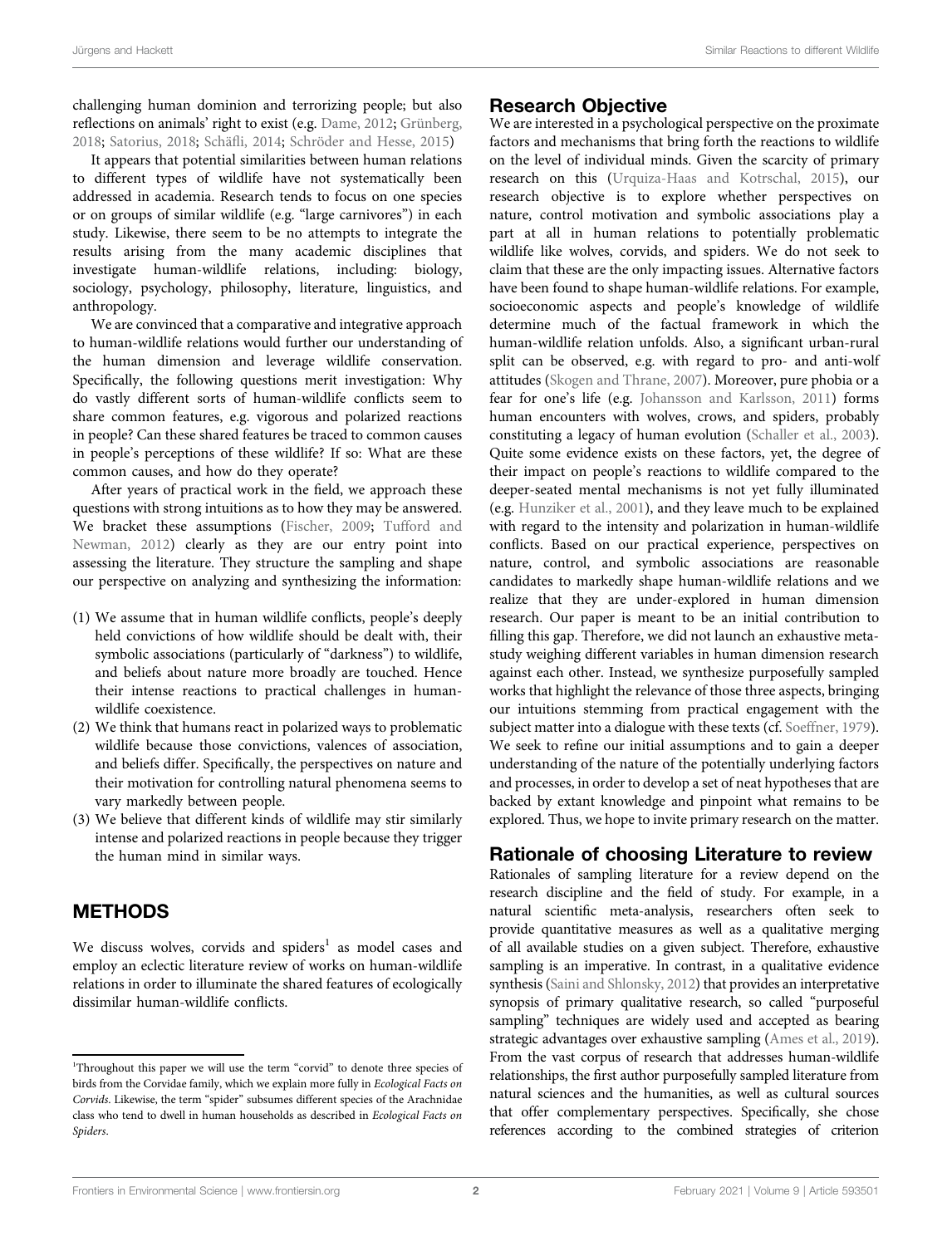sampling and theoretical sampling as described by [Suri \(2011\)](#page-17-6) for research syntheses. Criterion sampling denotes the strategy of selecting works for review that match a certain epistemic interest of the reviewer. In our case, these were thematic criteria: We were interested in works on wolves, corvids, and spiders that preferably investigate deep-seated reasons for appraising these animals positively or negatively. Theoretical sampling denotes the strategy of sampling sources that consider concepts which are meaningfully related to the initial hypotheses and emerging insights. In our case, the initial assumptions suggested by practical work in the sphere of humanwildlife relations, embraced the concepts of (world-)views on nature, control motivation and/or symbolic associations to darkness. Therefore, we included works into the review that fulfilled two or more of the following characteristics:

- 1) works on wolves, corvids, and spiders;
- 2) works that explore variables or issues related to deepseated sentiments toward wildlife;
- 3) works whose topics are related to the initial assumptions, i.e. the role of worldviews, control, symbolic associations (particularly darkness) in human-wildlife relations.

We sampled references in an opportunistic manner ([Suri,](#page-17-6) [2011](#page-17-6)) and then sorted them into broad categories of academic disciplines: ecological facts, social scientific perspectives, and cultural views. These build the sub-sections of the review chapters headlined by kind of wildlife.

#### Ways of analyzing the Literature

Our review is akin to a qualitative evidence synthesis [\(Saini and](#page-16-4) [Shlonsky, 2012](#page-16-4)) in form and intention, yet we include not only qualitative, but also quantitative primary research as well as cultural works in our synthesis. We use a content analytic approach to interpret and interrelate information from the different sources [\(Lamnek, 2010](#page-16-5), p. 434–497). Specifically, for interpreting the meaning of the texts with regard to our research objective, we rely on the rationale of Objective Hermeneutics [\(Oevermann et al., 1979\)](#page-16-6). This means that the act of interpretation is aimed at deducing an objective truth inherent in the text, which thus may serve as a standard against which the adequacy of the initial hypotheses can be measured. For synthesizing and interrelating the various works, we pursue the meta-ethnographic approach of translating concepts from different references into each other by metaphoric correspondences [\(Benoot et al., 2016\)](#page-15-3). This means that texts differing in genre and objective, e.g. research studies and cultural narratives, may still be analyzed with regard to potential common themes if a reasonable metaphoric correspondence can be established between their key concepts.

# REVIEW

#### Wolves

#### Ecological Facts on Wolves

Natural scientists' research on Central European populations of wolves (Canis lupus) has largely focused on wolf ecology from

perspectives such as behavioral biology [\(Reinhardt et al., 2013\)](#page-16-7), e.g. foraging ([Ansorge et al., 2010\)](#page-14-1), the potential value of wolves as apex predators for ecological networks (e.g. [Painter et al., 2015\)](#page-16-8), or wolves' dispersing behavior [\(Reinhardt et al., 2019\)](#page-16-9). They are also devoted to the question of whether wolves pose a threat to humans that is loaded with significant potential for raising intense and polarized reactions in people. [Linnell et al. \(2002\)](#page-16-10) state that most documented cases of attacks on humans have been committed by wolves affected by rabies or have occurred in defense, but that predatory attacks cannot be ruled out today. Still, they point out that the probability is quite low and "wolves are among the least dangerous species for their size and predatory potential" (ibid.: p. 5). Another potential source of strong emotions is human-wolf competition for the same resources, particularly game and livestock [\(Ansorge et al., 2010](#page-14-1)). Albeit wolves do not regularly have a significant quantitative impact on the bag of game shot by human hunters [\(Wotschikowsky,](#page-17-7) [2006;](#page-17-7) [Nitze, 2012\)](#page-16-11), and at least for red deer, do not affect choice and use of habitat ([Nitze, 2012](#page-16-11)), the presence of wolves is suspected to impede the harvesting of game animals [\(Gärtner and Hauptmann,](#page-15-4) [2005\)](#page-15-4). While livestock constitutes a small fraction of wolf diet, potential depredation on livestock that is kept grazing in open pastures has become a serious issue in areas recolonized by wolves [\(Ansorge et al., 2010\)](#page-14-1), necessitating protective measures for livestock herding ([Reinhardt and Kluth, 2007\)](#page-16-12). As a review by [Bruns et al. \(2020\)](#page-15-5) shows, the likelihood of livestock falling prey to wolves can be considerably lowered by effective protection measures, namely a combination of electric fences equipped with freely moving flags, and guarding dogs. Complementarily, different forms of compensation schemes are proposed, e.g. the concept of "payments to encourage conservation", suggesting to pay local communities affected by the presence of predators to represent and ensure the arguable "existence value" of predators for society at large [\(Dickmann et al., 2011\)](#page-15-6).

Management practices have moreover focused on monitoring wolf and prey populations, and marginalizing the potential for wolf attacks on humans by maintaining wolves' fear of humans [\(Linnell et al., 2002\)](#page-16-10). Also, with packs being established across national boundaries and individual wolves migrating over large distances, researchers address the need for trans-boundary cooperation in managing the Central European wolf population (e.g. [Reinhardt et al., 2013](#page-16-7)).

There is growing awareness in the natural sciences of the importance of the human dimension in managing wolves: The source of emotionally intense and polarized debates not just lies in socioeconomic considerations, but differing management practices and political concepts align with two opposing perspectives on wilderness, either as being separated from or as coexistent with human land use [\(Chapron et al., 2014\)](#page-15-7).

#### Social Scientific Perspectives on Wolves

A recent representative survey on attitudes toward wolves in Germany [\(Institut für Demoskopie Allensbach, 2020](#page-16-13)) shows that 21% of the population favor expansion and strict protection of wolf populations. 54% of respondents endorse a controlled expansion and a restricted protection of wolves, whereas 24% of people advocate that the recovery of wolf populations be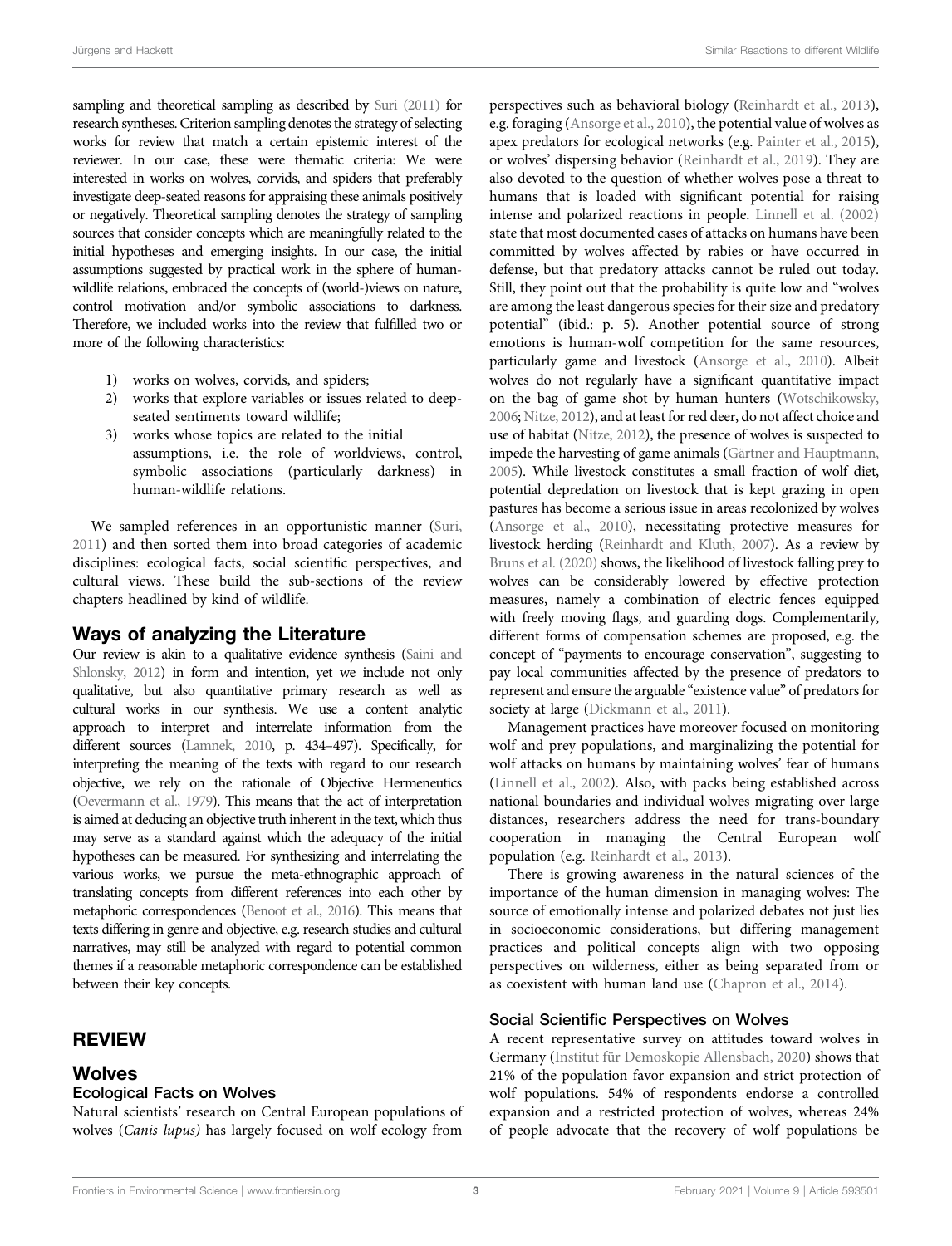prohibited altogether. Compared to a list of 18 further wildlife species with expanding populations in Germany, this makes wolves range among the four species whose unrestricted recovery Germans favor the least (after racoon, brown bear and racoon dog). When asked explicitly, 38.5% of respondents say they are delighted about wolf recovery, 33.5% say they are worried and the remaining 28% say they are undecided. These topical results from Germany are in accordance with studies that correlate sociodemographic variables with pro- and anti-wolf attitudes. These studies show that societies are split in about half with regard to strictly positive or negative attitudes [\(Bjerke](#page-15-8) [et al., 1998;](#page-15-8) [Williams et al., 2002](#page-17-8)), with quite a large number of people accepting wolf recovery under certain restrictions. Higher age, rural residence, ranching, farming and hunting occupations tend to be associated with dislike of wolves, whereas sciencebased knowledge of wolves, higher education and income, and pro-ecological political stances tend to go with more positive attitudes [\(Kellert, 1980](#page-16-14), [Kellert, 1985;](#page-16-15) [Hunziker et al., 2001](#page-16-3); [Williams et al., 2002](#page-17-8); [Skogen and Thrane, 2007](#page-17-3); [Arbieu et al.,](#page-14-2) [2019](#page-14-2); [Institut für Demoskopie Allensbach, 2020](#page-16-13)). Some of the results seem to be contradictory: For example, in some studies, living in an area where wolf populations have recovered, attitudes are more negative, while other studies find the reverse [\(Hunziker](#page-16-16) [and Mondini, 2013\)](#page-16-16). In any case, not only spatial, but "social distance" to wolf issues needs to be taken into account: [Wallner](#page-17-9) [and Hunziker \(2001,](#page-17-9) p. 195) propose that the degree to which people in an area identify and solidarize with local groups holding strong pro- or anti-wolf attitudes also impacts their personal position. For a detailed overview of results of years in sociodemographic research on humans and wolves, see [Williams et al. \(2002\)](#page-17-8) and [Hunziker and Mondini \(2013\).](#page-16-16)

However, [Hunziker et al. \(2001\)](#page-16-3) found that sociodemographic variables only explain a small portion of the existence or lack of acceptance of large predators and that "more deeper-seated reasons play an important role" (ibid.: p. 302). Namely, generalized nature-related attitudes, in particular whether people understand nature "as a partner" or as an "enemy" (ibid.: p. 324), and broader value orientations, i.e. post-modern or traditional values, or a personal sense for orderliness, shape pro- and anti-wolf attitudes.

In a similar vein, [Skogen and Thrane \(2007\)](#page-17-3) show how the sociocultural factors are associated with pro- and anti-wolf attitudes via deeper-seated "latent" variables such as the values associated to nature, political traditionalist views, and (dis-)trust in scientific vs. local knowledge. [Kaltenborn and Bjerke \(2002\)](#page-16-17) find: "Negative attitudes toward large carnivores have as their value basis a concern for personal and family security, health, respect and loyalty for elders and traditions, and for economic income and social power. In contrast, positive attitudes toward carnivores seem to be related primarily to concern for the ecocentric values, but also to values like curiosity, excitement, and variation in life." (p. 60–61). [Wilson \(1997,](#page-17-10) p. 453) concurs: "Wolves are merely symbols delineating the battle lines of a much larger conflict. Three underlying social issues drive the debate: 1) differential access to social power, 2) conflicting ideas about private property, and 3) divergent beliefs about nature."

[Hunziker and Mondini \(2013\)](#page-16-16) point to a specific deeperseated factor–control–as relevant to human-wolf relations: "[N]ature values stressing the importance of manmade control [...] are associated with negative attitudes toward large carnivores." (ibid.: p. 18). There are tangible and symbolic layers to "control": [Bjerke et al. \(2000\)](#page-15-9) investigate a variable called "locus of control", which expresses the antithetic beliefs that either external factors, e.g. other people or fate, govern one's personal situation (external locus of control) or that the decisive power lies within oneself (internal locus of control). They show that negative attitudes toward large carnivores tend to be predicated on an external locus of control; a recurring finding thus stated by [Tønnessen \(2016\):](#page-17-11) "the wolf is a symbol [...] of governmental interference in local issues", as well as for the themes pervasive in political and societal discourses: "freedom and authenticity" (ibid.: p.76). "Control" as a factor is also tangibly present people's perception of wolves as being dangerous: Notably, a significant component of fear of wolves is the appraisal of them as uncontrollable and unpredictable in their behavior [\(Johansson and Karlsson, 2011](#page-16-2); [Johansson et al.,](#page-16-18) [2012](#page-16-18)). Other authors suggest that human-wolf conflicts may be underpinned also by a symbolic reading of "control": [Kellert](#page-16-15) [\(1985\)](#page-16-15) says: "The American settler [...] perceived wilderness as Godless and an obstacle to subdue and conquer. The wolf, as denizen of the wilderness, symbolized all that needed to be vanquished. Subjugation became for many a sign of moral duty and obligation, as well as expressive of one's power" (ibid.: p. 168). Kellert argues that the negative associations of the past continue to be influential today and impact on current thinking about and acting toward nature: "the wolf and coyote, and the predator in general, have become a symbolic focus for our ongoing debate regarding the goals of wildlife management, as well as human ethical and moral relatedness to the nonhuman world." (ibid.: p. 168). Against this background, his summary of the attributes that polarize public opinion of wolves can still be considered canonical: "Negative perceptions of the wolf [...] could be related to fears regarding their dangerousness, responsibility for causing human property damage, predatory and carnivorous nature, wilderness association, and cultural and historical antipathies. On the other hand, more positive impressions of these animals might derive from their large size, advanced intelligence, phylogenetic relatedness to human beings, and complex social organization." (ibid.: p. 173–174). Based on concurring assumptions, [Caluori and Hunziker \(2001\)](#page-15-10) have identified three types of attitude structures toward wolves: First, the "modern wolf opponent", for whom "the wolf is a symbol of the wilderness, which for them has negative connotations and which they contrast with a tamed inner nature". Second, the "postmodern wolf proponent", to whom "the wolf symbolizes the wilderness [...] with positive connotations. It represents "power", "strength", "selfassertiveness", "change" and the opposition to the destruction of the environment and the demystification of nature." Third, they identified a type termed "ambivalent wolf proponent", who "sees the wolf as a positive symbol with a Janus head, where one face is that of the socially conformist member of a pack and the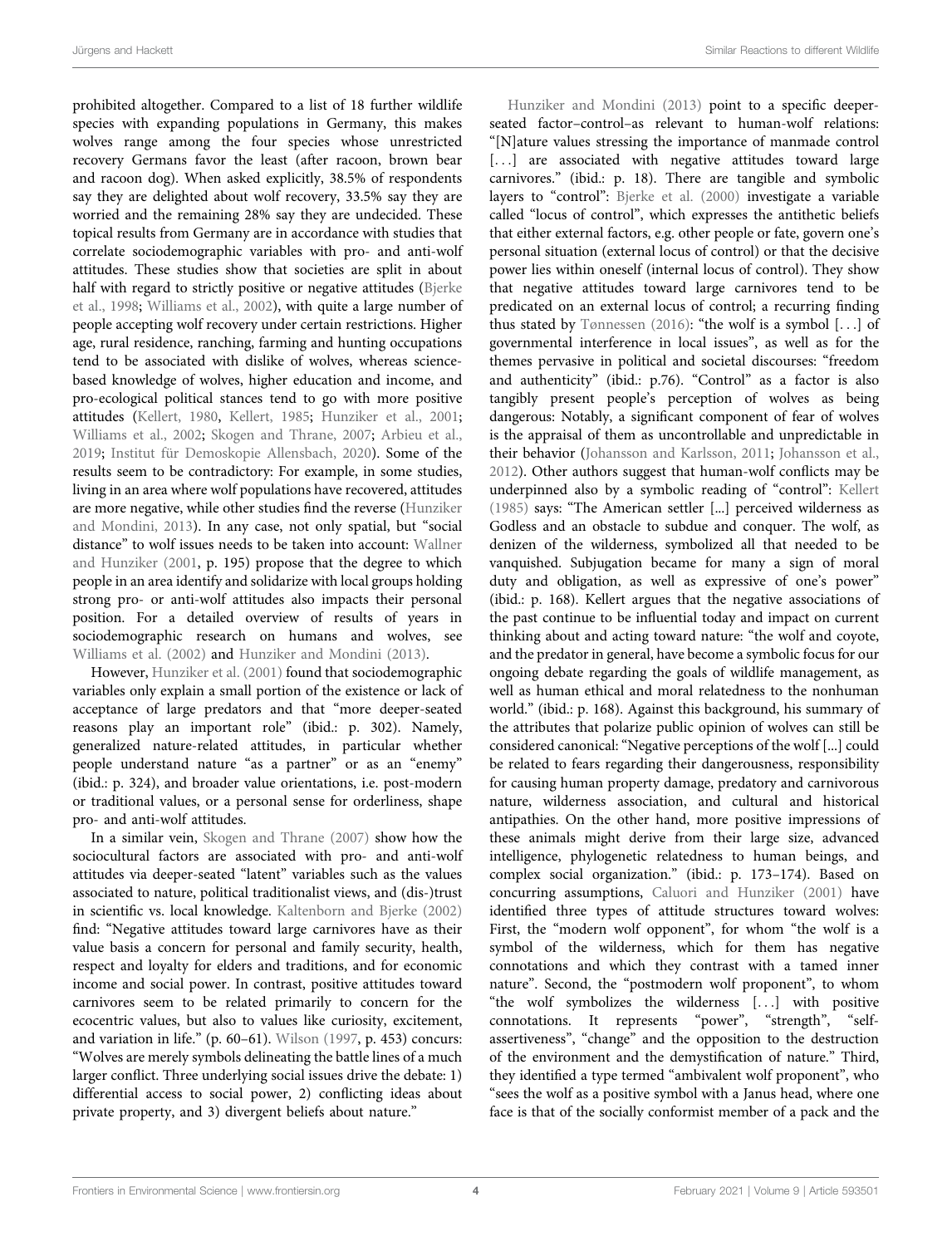other that of a self-reliant and independent animal." (ibid.: p. 169).

In sum, the authors reviewed in this section trace the emotional intensity and controversy with which wolves are met to people's diverging views on the human-nature relationship more general, in particular on the desired degree of control exerted over nature, as well as to different people's diverging metaphoric associations to wolves.

#### Cultural Views on Wolves

Blatantly opposing depictions of wolves can be found between cultures. Within the universal animistic idea of ontic continuity between human and animal essences ([Tylor, 1871](#page-17-12); [Pedersen,](#page-16-19) [2001](#page-16-19); [Descola, 2014\)](#page-15-11), wolves are often regarded as kin to humans, or as mutually sharing traits with humankind. For example, in many Native American tales (e.g. in the corpus collected by [Burke, 2013\)](#page-15-12), wolves are outstanding hunters and benevolent helpers to humans. For the Roman culture, the shewolf nursing Romulus and Remus is an integral part of its founding myth, and there is positive heroic association between warriors, wolves and the Roman God of War, Mars ([Wallner, 1998\)](#page-17-13). Norse and Germanic mythology knows of numinous wolf figures, e.g. the god-devouring beast Fenrir and wolves Geri and Freki who accompany the principal god Odin and whose names translate to "greedy" and "ravenous" ([Tønnessen, 2016\)](#page-17-11). Conversely, the Saami have singled out the wolf among other predators threatening their reindeer as particularly threatening, cruel and horrific, yet as being endowed with unparalleled magic powers [\(Lindquist, 2000\)](#page-16-20). Navajo stories speak of witches who are wolves, and according to Russian, Eastern European and Scandinavian tales, it was the devil who created wolves or helped malignant human beings turn into werewolves [\(Wallner, 1998](#page-17-13); [Meurer and Richarz, 2005\)](#page-16-21). The werewolf myth is one of the most prominent expressions of the idea that the ontological realms between humankind and wolves are permeable, which "can be traced back to the earliest records of civilization" [\(Frost, 2003,](#page-15-13) p. 3–4). Either as a modern-day legacy–or as an ongoing instantiation of the underlying anthropomorphizing mechanisms [\(Urquiza-Haas and](#page-17-2) [Kotrschal, 2015](#page-17-2))–of this projection of attitudes, physical and metaphorical wolves are often judged in human moral terms, e.g. as criminals [\(Knight, 2000\)](#page-16-22). In traditional Han Chinese ([Teng](#page-17-14) [and Yin, 2008\)](#page-17-14) and in many European cultural renderings, pertinently in Grimm's fairytales, but notably also in Aesop's fables [\(Aesop and Gibbs, 2008\)](#page-14-3), the wolf exclusively appears as a mischievous villain: At best he is an uncultivated, dumb scoundrel, at worst, he is an inherently wicked creature. Opposing depictions of wolves can also be found in Operas ([Keller, 2001\)](#page-16-23): "German operas of the earlier romantic convey mostly a positive image of the bear, lynx and wolf, but in operas from Slavic countries and in German 20th century operas all three animals have a negative image." - representing the respective Zeitgeist of those eras (ibid.: p. 105).

Analytic Psychologist Brigitte [Egger \(2001\)](#page-15-14) lays out how such ambivalent meanings within and across cultures may constitute a pattern: The mental image of predators symbolically contains the opposing yet interwoven poles of masculine self-assertion and feminine self-renewing connectedness to creation. Wolves, in this reading, are symbols for the creative life force that shows itself in those contrasting ways. Egger proposes that a person's and a society's attitudes toward wolves are mirror images of their attitude toward self assertion and self-renewal. "A lack of acceptance of wolves thus mirrors people's repudiation [...] of their own predatory nature and the darkness within themselves." (ibid.: p. 76–77). In a strikingly similar manner, the figure of the werewolf is thought to represent the shadow aspect of human nature. Literally translating into "man-wolf", the image implies that buried within the human mind lies our beastly legacy that may break through the civilized surface at any time ([Frost, 2003\)](#page-15-13).

Predominantly the negative parts of ancient cultural prejudices also express themselves in–and are in turn inspired by–the images, phrases and words employed in common language: [Tønnessen \(2016\)](#page-17-11) and [Dingwall \(2001\)](#page-15-15) provide comprehensive discussions of the wolf-symbolism ingrained in different languages, for example:

-"varg" in modern Swedish is derived from Old Norse and Old English words for "felon", "criminal";

- pertinent phrases in everyday language draw on the image of wolves' proverbial voraciousness and dangerousness, e.g. "hungry as a wolf", "to be "thrown to the wolves"", "to keep the wolf away from the door", to be "dancing with wolves", and to be "a wolf in sheep's clothing";

- "wolfish", "wolf-whistle" and other expressions in British English that refer to sexual desire are the most frequently occurring proverbs featuring the wolf; likewise "in French "avoir vu le loup" [to have seen the wolf] used to refer to a girl who was no longer a virgin" ([Dingwall, 2001](#page-15-15), p. 111, p. 111)

-in some languages, wolves are associated to real and metaphoric darkness: the Norwegian "ulvetid" signifies a "time of no peace [...] everyone in combat [...] with each other" ([Tønnessen, 2016\)](#page-17-11); in Swedish. "vargtimmen" is "the hour of the wolf", i.e. "the hour before dawn when people often die"; and in French, "entre chien et loup" signifies the twilight that is still "so dark you cannot distinguish a dog from a wolf" [\(Dingwall, 2001](#page-15-15)., p. 111).

Much of the emotional vigor inherent in negative wolf imagery has its origin in Christian religion [\(Dinzelbacher, 2012\)](#page-15-16). Particularly, in Europe, Christianity literally demonized wolves, presumably in order to antagonize ancient pagan practices of worship ([Tønnessen, 2016\)](#page-17-11). Albeit religion itself has ceased to pervade people's lives, the meanings which Christianity ingrained in collective imagery of European societies arguably persist. Despite the fact that we know many objective facts about wolf ecology today, in growing up, children pick up the meanings inherent in that shared set of symbols, metaphors, proverbs and stories ([Tomasello et al., 1993;](#page-17-15) [Papou](#page-16-24)š[ek, 2007](#page-16-24)). Perpetuating these meanings, recent western stories also depict wolves as epitomes of evil. For example, the well-known tale "the Wizard of Oz" [\(Baum, 1900](#page-15-17)) recounts how the Wicked Witch of the West sends out a pack of great wolves to devour Dorothy and her companions. In Tolkien's "The Lord of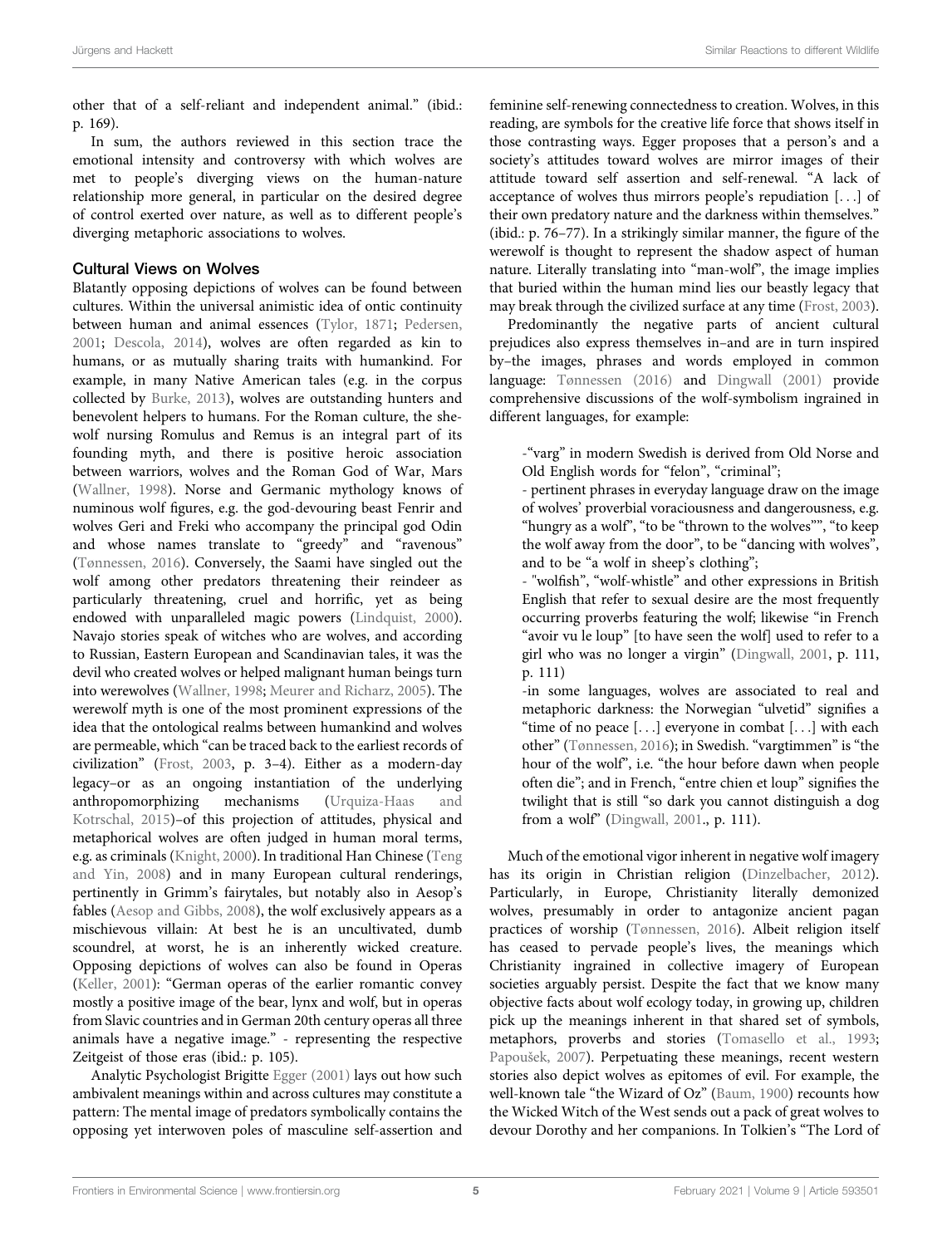the Rings" (2012), Sauron breeds wolves into a demonic form called "wargs" that fight in the armies of the evil side. Likewise, a rich corpus of existing wolf symbolism can be found in media accounts which are fueled by and in turn reinforce the stereotype of a "Big Bad Wolf" [\(Jürgens and Hackett, 2017](#page-16-25)).

Yet, an ancient veneration for wolves seems to have tacitly defied a negative imprint in many common given names like Wolfgang, Rudolph, or Ulf. Also, positive wolf-symbolism revives today. [Wilson \(1997\)](#page-17-10) states that "the wolf is much more than just the wolf—it is a symbol of ecological reconciliation, a return to wholeness" (ibid.: p. 463). He says that physical wolves embody "potent metaphors" (ibid.: p. 454) that ultimately raise a question about "the 'proper' role of humans in the natural landscape" (ibid.: p. 464). In this respect, wolves, as animals and as symbols, are intimately related to the notion of biophilia. Biophilia describes the idea that "[b]uried within the human species lies a deep and enduring urge to connect with living diversity", an "affinity for live and lifelike process" [\(Kellert, 2003,](#page-16-26) p.1). When wolves are symbols for primordial wilderness, pro-wolf attitudes neatly align with the concept of biophilia. Conversely, this concept seems to be challenged by instances of human-wolf conflict, as despizing of elements of nature, e.g. wolves, seems to contradict the idea of an ingrained human connection to nature. Kellert offers several ways to reconcile this challenge. For example, conflicts could constitute particular ways of "connecting" to nature, e.g. by "fear and loathing" (ibid.: p. 152), or can be traced to ways of (re)negotiating that connection, e.g. by "the urge to master" (ibid.: p. 121). He suggests also that biophilia might be competing with other basic human needs, e.g. the "tendency" to "avoid [...] injury and death" (ibid.: p.152), or that human-nature conflicts reflect an ontogenetic development in which the allegedly natural inclination to biophilia is perverted, e.g. when certain animals are imprinted with a negative association, as the wolf in fairytales. Any way, the assumption that some form of deep connection to nature is ingrained in humankind would readily explain why people are so intensely affected by, e.g., human-wolf conflicts, and that their reactions to these conflicts are polarized as they evoke people's different individual expressions of biophilia. As Kellert notes: "The common link between those who love wolves and those who loathe them is the intensity of their feelings and reactions to this animal. The wolf reflects how certain natural elements, such as large predators, tend to provoke strong passions" (ibid.: p. 152).

#### Summary on Wolves

Wolves whose populations recover in Central Europe challenge people's relation to nature and upset many deeply held beliefs and sentiments associated with that relation. As predators, wolves potentially impact game density and livestock and could harm humans, and they are metaphorically associated with notions of evilness and numinousness. The emotional vigor with which wolves are received is related to the fact that they activate practical considerations about whether and how humans may stay in control of wolf behavior and wolfrelated political issues. People's polarized attitudes refer to diverging core beliefs about the role of humans in nature.

We conclude that people's reactions to wolves may be so intense and polarized since discussing wolves necessitates negotiating subconscious imagery and worldviews.

#### Corvids

#### Ecological Facts on Corvids

In this paper, we focus on the common raven (Corvus corax); rook (Corvus frugilegus); and carrion crow (Corvus corone). Having similar appearances, the three species are not accurately differentiated from each other by the general public or by the media. There are four widely reported areas of conflict that humans may have with these corvids: 1) Ravens and carrion crows are accused of killing or injuring newborn livestock, and of endangering small game and passerines; 2) parliaments of rooks nesting in city parks bother some of their human neighbors; 3) rural rooks are held responsible for destroying crops; and 4) and all three species often outsmart many human attempts to stop their unwanted behaviors.

- (1) For laypeople, it seems almost habitual to charge corvids with murder given the upsetting sight of large flocks of black birds roaming pastures and feeding on the carcasses of newborn lambs. However, years of research in different parts of Germany show that they mainly feed on stillborn animals, feces and afterbirths. Corvids do take advantage of adverse conditions (for example, due to cold weather, a weakness at birth, disease, or insufficient motherly care) allowing them to prey upon moribund lambs and calves in flocks that are not well tended ([Brehme et al., 2001;](#page-15-18) [Hennig, 2018\)](#page-15-19). [Dwyer et al.](#page-15-20) [\(2016\)](#page-15-20) assert that losses can be minimized or averted by improving husbandry practices. Similarly, observing corvids preying on other passerines and small game may appear dreadful. Yet, an alleged damage that corvids afflict on small game and singing bird breeding populations is not confirmed by scientific investigation (Côté and Sutherland, 1997; [Madden et al., 2015;](#page-16-27) [Lachmann and Arnold, 2019](#page-16-28)).
- (2) Regarding the impact of corvids on crops, [Gerber \(1956\)](#page-15-22) found that rooks do feed on unprotected seeds and germs. However, their preference for animal protein also resulted in the birds eliminating large numbers of insects and small mammals and thus protecting crops against pests. While the extent of losses and benefits show large variations across geographic areas, different soil conditions and the types of crops being grown, rooks have a net positive effect on crop growth. [Veh \(1981\)](#page-17-16) replicates these findings for a region in southern Germany. Yet she notes that the use of insecticides reduces corvids' benefits to farmers.
- (3) Townspeople rarely are affected by corvids' potential impact on livestock and crop farming but may come into direct contact with corvids in their immediate neighborhood: Over the past twenty-years, parliaments of rooks have abandoned their traditional nesting sites in the open landscape and resettle in cities ([Kegel, 2013\)](#page-16-29). Possible reasons for their and other corvid species' rural exodus include loss of and structural changes in their previous habitats through deforestation and intensification of agriculture, hunting ([Krüger and Nipkow, 2015](#page-16-30)) and food availability in cities.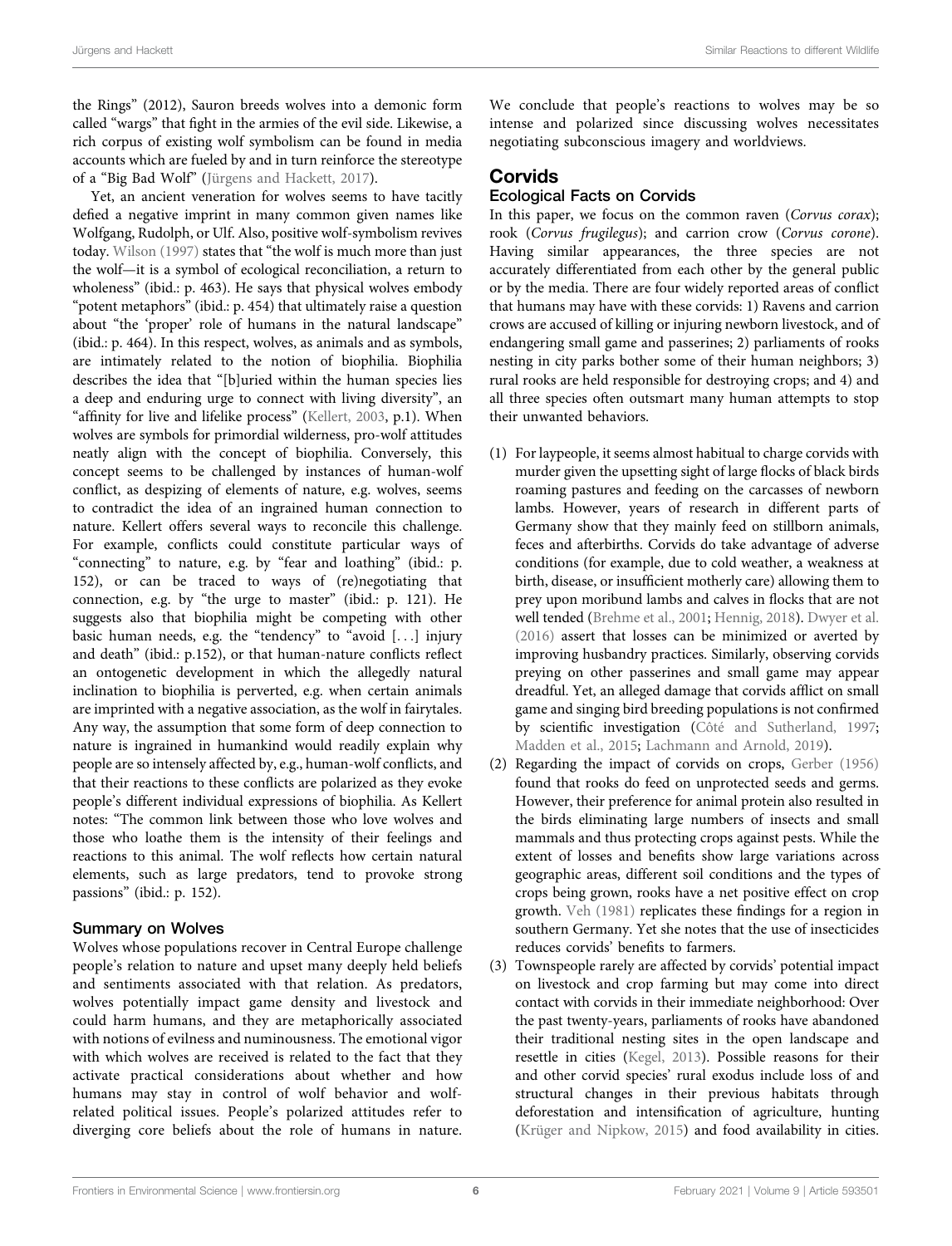Some of the people living adjacent to rookeries often complain about the noise the birds generate. Objective measurements of sound intensity find that the noise of rooks' croaking is usually less intense than the nearby traffic (Hold 2010) and rarely exceed the DIN-guideline values for noise control in settlements ([Haferkamp and](#page-15-23) [Kiwitz, 2015\)](#page-15-23). However, no guidelines exist for what are expectable levels for natural sounds which, due to their particular sound profile and the discontinuous nature, may be more difficult to ignore. Moreover, neighbors of rook colonies often find themselves adversely affected by the birds' feces fouling cars, pavements and terraces [\(Dame,](#page-15-0) [2012\)](#page-15-0). Conversely, others who also live in proximity to rook colonies tolerate the birds' presence either with equanimity or even greet them as an example of nature amid the city.

(4) Another potential reason for corvids to garner ambivalent reactions from humans is their ability to solve cognitive problems, providing them with the ability to circumvent repelling measures. Corvids exhibit a wide range of complex cognitive and emotional skills in both laboratory setting and their natural environments. These range from tool-making ([Weir et al., 2002](#page-17-17)), elaborated social cognition ([Clayton et al.,](#page-15-24) [2007\)](#page-15-24), Theory-of-Mind-like abilities ([Dally et al., 2010\)](#page-15-25) to episodic-like memory ([Clayton and Dickinson, 1998\)](#page-15-26), futureplanning [\(Raby et al., 2007\)](#page-16-31), a sense of fairness [\(Massen et al.,](#page-16-32) [2015\)](#page-16-32) and quantitative reasoning ([Ditz and Nieder, 2015\)](#page-15-27). Ravens have been found to cooperate, not only with conspecifics, but arguably also across taxonomic classes, e.g. they associate and have been found to cooperate with wolves [\(Stahler et al., 2002](#page-17-18); [Heinrich, 2014\)](#page-15-28). Corvids' intelligence is also demonstrated in often unsuccessful attempts to repel them from crops or human neighborhoods ([Krüger and Nipkow, 2015\)](#page-16-30). Their persistence may appear as intentionally defying human control [\(Despret, 2015\)](#page-15-29); interpretations that may help to explain strength of emotions and the disagreement between peoples' reactions to them.

#### Social Scientific Perspectives on Corvids

Probably due to the relatively small impact of corvids on human life–e.g. compared to wolves – there is a relative paucity of research on the human dimension in conflicts with corvids. [Kellert \(1985\)](#page-16-15) compiles a list of the least-liked animal species. In this list, crows score third after wolves (least liked) and coyotes (second least liked). In his interpretation of results, however, Kellert does not discuss the case of crows further. The only study that we could muster that is specifically targeted at human-corvid relations is a thesis by [Hereth \(2003\)](#page-16-33). She finds that in Germany, all social groups investigated show low levels of knowledge of corvid biology, for example people ignore that corvids belong to the sub-order of passerines and instead expect them to be birds of prey. Concordantly, the pertinent prejudices–that ravens and crows kill livestock and endanger small game and songbirds–are pervasive. Hereth proposes that the societal debate about lamb-killing ravens and crows may be a

"surrogate war" (ibid.: p. 206, first author's translation) that evokes emotional vigor based on a symbolism that has conventionalized lambs as epitomes of purity and innocent sacrifices, thus rendering corvids malicious murderers. Here, we may draw a connection–not drawn by Hereth–to Terror Management Theory ([Rosenblatt et al., 1989;](#page-16-34) [Greenberg et al.,](#page-15-30) [1990](#page-15-30)): Terror Management Theory traces manifold human motivations to the fear of dying. The "terror" of corvids' scavenger nature may be sourced also from the fact that crows–proverbial gallows birds–are implicitly related to human mortality. Interestingly, [Fritsche et al. \(2008\)](#page-15-31) found that the terror of mortality and its effects are even more pronounced when people's sense of control is low.

Human-corvid relations may be impacted by another deepseated mental dynamic: [Schaller et al. \(2003\)](#page-17-19) investigated "fear of the dark" and found that "[d]arkness may be associatively linked to thoughts of evil, death, and danger; it may automatically precipitate emotional responses consonant with those thoughts." Their study is targeted at social stereotypes, but we may assume that the negative connotation of darkness may have practical consequences for human-animal relations. For example, black-coated animals in shelters wait longer for adoption [\(Bodderas, 2014](#page-15-32)). Corvids as black-feathered creatures may evoke the tendencies to dread darkness which spurs part of the emotional vigor in reactions to corvids.

These studies shed light on why corvids may evoke intense negative reactions. The following section offers clues as to how that same symbolism may evoke intense positive sentiments toward corvids as well.

#### Cultural Views on Corvids

A multitude of cultural displays in various cultures feature corvids [\(Riechelmann, 2013\)](#page-16-35), and they appear as ambivalent characters both across and within stories. The most striking example is Raven, the "principal mythical figure" [\(Goodchild,](#page-15-33) [1991,](#page-15-33) p.1) in the mythology of many cultures at the North-West Coast of North America, Eastern Siberia and other sub-arctic groups. Raven is a trickster, a powerful jester-like character. Raven is the creator of the word and of all its entities, but at the same time, as a "benevolent mischief-maker" and "affable scoundrel", he breaches the rules of his own creation and suffers the consequences. His traits include "audacious wit", a strong ego, shape-shifting, love of play, greed, mannerlessness, an inclination to lying, theft, gluttony and imprudence ([Nelson,](#page-16-36) [1983,](#page-16-36) p. 19).

As evidenced in the corpus collected by [Burke \(2013\),](#page-15-12) many further Native American societies profusely tell tales of corvid figures which strikingly often deal with the question of how corvids earned their black feathers. One of the recurring themes in these tales is that a corvid brought the light into the previously dark world by stealing the sun from a potent spirit. Likewise, Greek mythology explains how corvids turned black: A raven divulges to Apollo that his beloved Korone has been unfaithful. The god stains the previously white bird black upon killing Korone and regretting his deed. Obviously the blackness of ravens, rooks and crows is a particularly salient feature that calls for etiological accounts. There are many more parallels in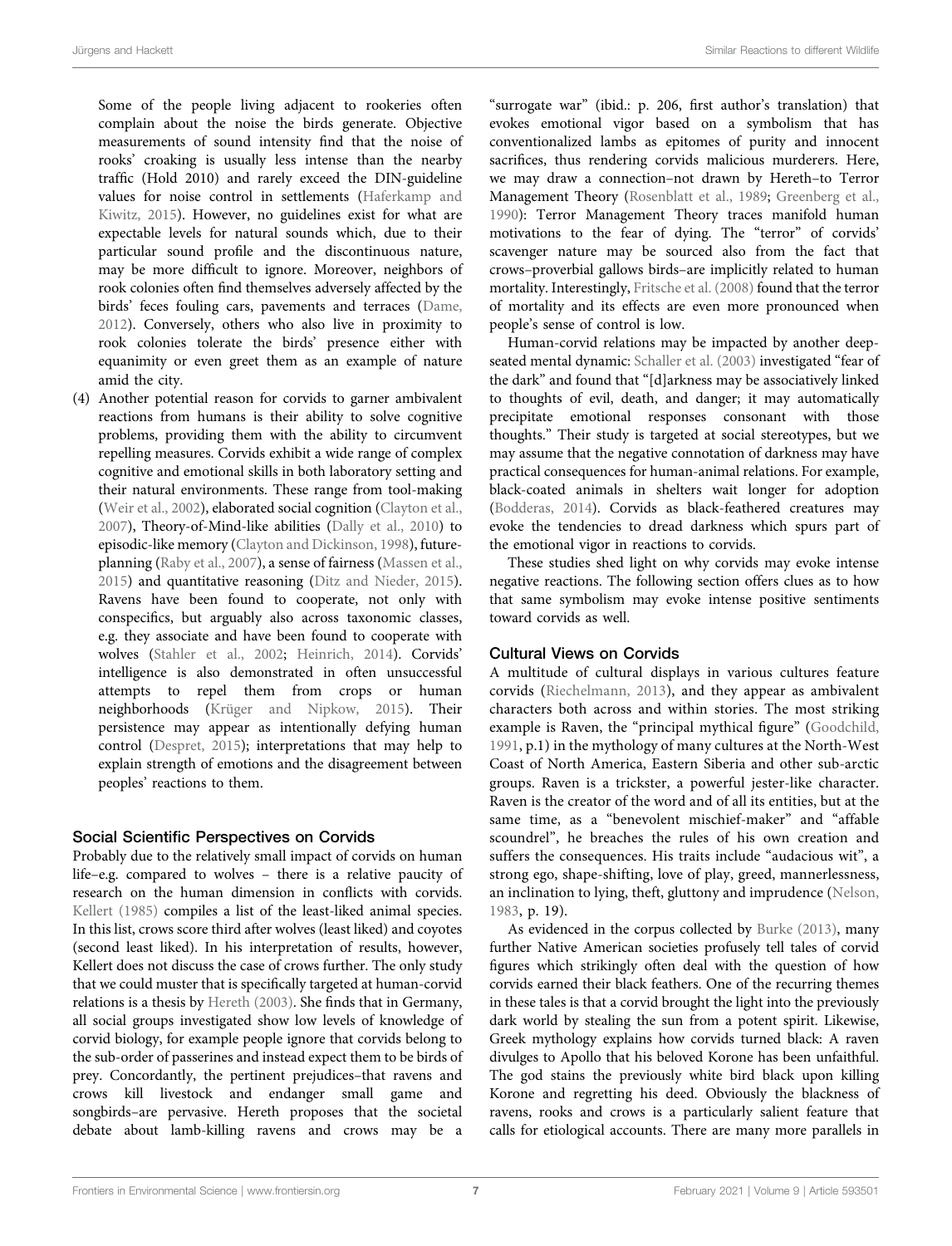corvid stories across vastly different cultural groups: For example, traditional Japanese and Australian indigenous cultures tell raven tales similar to Native American peoples ([Riechelmann, 2013\)](#page-16-35), and some of the creation-myths associated to Raven bear striking resemblance to biblical tales, e.g. of the deluge which in its Christian version also features a corvid as a side-character.

In Central European cultural traditions, ravens occupy an important role in Norse and Germanic mythology: Odin is not only accompanied by two wolves, but also by two ravens, Hugin and Munin, whose names mean "thought" and "memory", signifying parts of the god's soul [\(Meurer and Richarz, 2005\)](#page-16-21). The Valkyries that guide the chosen ones of fallen heroes to Valhalla are said to bear black-feathered dresses [\(Würdinger,](#page-17-20) [1988](#page-17-20)).

Christian traditions tended to demonize the birds that have taken such a strongly positive role in Heathen belief, despite the fact that the Christian bible knows of benevolent corvids that, e.g. bring food to several starving saints and prophets. In medieval Europe, crows have been associated to witchcraft ([Reichholf,](#page-16-37) [2013](#page-16-37)). Consequently, as for wolves, Christianity contributed to substantiating the negative side of Western people's collective images of corvids ([Würdinger, 1988\)](#page-17-20). Another strand of mythological heritage that inspires modern corvid symbols are Aesop's fables ([Aesop and Gibbs, 2008\)](#page-14-3). They depict corvids in a double-edged way. Ravens are portrayed as wise and endowed with prophetic powers, or as rather complacent, awkward creatures with a jester's license. Stories often contain deprecating references to his scavenger nature. Crows are depicted as using their cunning to satisfy their voraciousness in manifold malicious ways, and to augur unfavorable fates.

More recent renderings of corvidsdraw on the same strands of ambivalent symbolism. Notably, Edgar Allan Poe'[s \(1845\)](#page-16-38) widely known poem is an outstanding depiction of "the raven" as the epitome of darkest other-worldly numinousness that with his hope-shattering wisdom augurs inescapable despair. In "The Wizard of Oz", [Baum \(1900\)](#page-15-17) lets the Wicked Witch of the West send out "a great flock of wild crows" as an augmented menace to Dorothy and her comrades after the wolves have failed to kill them. In "The Lord of the Rings", [Tolkien \(2012\)](#page-17-21) also employs the pertinent symbolism of corvids being the henchmen of evil: The crebain spy for Saruman after he has pledged allegiance to Sauron. The inarguable most pertinent piece of art that draws on the proverbially "dark" side of the collective image of crows and, in turn, shapes it, is Hitchcock's thriller "the birds". This film "in a way does for corvids what Steven Spielberg's 'Jaws' did for white sharks: it popularizes the connotation of these animals with evil" ([Riechelmann, 2013,](#page-16-35) p. 88, first author's translation). Simultaneously, charming jesterlike crows also find their expression in artwork, like Wilhelm Busch's "Hans Huckebein" ([Reichholf, 2013](#page-16-37)). The impact the powerful depiction of a three-eyed raven in the widely-received "Game of Thrones" saga on the collective image of corvids, remains to be seen. One uncanny association to corvids recurs across times and cultures and seems to be of particular importance: the ecologically founded connection of corvids to human death [\(Reichholf, 2013\)](#page-16-37). The collective image of corvids appears to bear traces of an ancient, yet transgenerationally

conveyed past when the scavengers accompanied ravaging hordes and fed on publicly executed persons [\(Kegel, 2013\)](#page-16-29). Evidently, the symbolic significance of blackness as visual expression of evil and death has been fueled by artwork throughout Western cultural history and is still vibrant today [\(Würdinger, 1988;](#page-17-20) [Reichholf, 2013\)](#page-16-37). One uncanny association to corvids recurs across times and cultures and seems to be of particular importance: the ecologically founded connection of corvids to human death [\(Reichholf, 2013\)](#page-16-37). The collective image of corvids appears to bear traces of an ancient, yet transgenerationally conveyed past when the scavengers accompanied ravaging hordes and fed on publicly executed persons ([Kegel, 2013](#page-16-29)). Evidently, the symbolic significance of blackness as visual expression of evil and death has been fueled by artwork throughout Western cultural history and is still vibrant today [\(Würdinger, 1988;](#page-17-20) [Reichholf, 2013](#page-16-37)). More generally, the very same features that fascinate and polarize people with regard to corvids today–their intelligence, their perkiness, their black feathers–seem to mirror the very qualities artfully portrayed in the raven tales of ancient cultures. Correspondingly, the current instances of human-corvid relations are as ambivalent as the mythological depictions within and between societies. Some authors actually suggest that the mythological "subtexts" associated to corvids shape people's perceptions of corvids' behavior and vice versa (e.g. [Nelson, 1983;](#page-16-36) [Riechelmann,](#page-16-35) [2013](#page-16-35)). When mythology and appraisal of physical corvids mutually inform each other, also the lines between animistic sentiments and the findings of ethology and comparative psychology become blurred [\(Urquiza-Haas and Kotrschal,](#page-17-2) [2015](#page-17-2); [Jürgens, 2017](#page-16-39)).

Given that beings which have pursued a different evolutionary path than humans still exhibit analogous mental lives, corvids may be seen to pose a threat to the human self-image. [Riechelmann](#page-16-35) [\(2013\)](#page-16-35) explains people's intense reaction to corvids by referring to the fact that their intelligence shatters the phylogenetic lineage which presumably runs from the simplest to the most highly evolved mammal. In this vein, Nathan [Emery \(2004\)](#page-15-34) opens his 2004 paper entitled "Are corvids feathered apes?" with a citation by Rev. Henry Ward Beecher: "If men had wings and bore black feathers, few of them would be clever enough to be crows". Corvids seem to point to the fact that the "scala naturae"–which after all constitutes a deeply ingrained implicit rationale in humans' appraisal of other species ([Urquiza-Haas and Kotrschal,](#page-17-2) [2015\)](#page-17-2)–needs to be revisited. Humans who entertain a self-image that depicts humans as the pride of–linear–creation may tend to disdain corvids, whereas those who believe in a network of nature containing knots of similar inherent value may tend to view corvids in a positive light. In any event, on a practical level, the flexibility in corvid behavior and the ways in which they routinely outsmart all sorts of antagonizing measures ([Krüger and Nipkow, 2015](#page-16-30)), make them tangible instances of nature defying human sovereignty. Corvid "recalcitrance" ([Despret, 2015](#page-15-29), p. 58) to human dominion may moreover evoke deep-going sentiments of a loss of control that evoke emotionally intense reactions ([Fritsche et al.,](#page-15-31) [2008\)](#page-15-31): Those who love to recognize and witness indomitable agency in non-human species will rejoice, whereas those who hold that non-human life ought to comply to human will, may be enraged.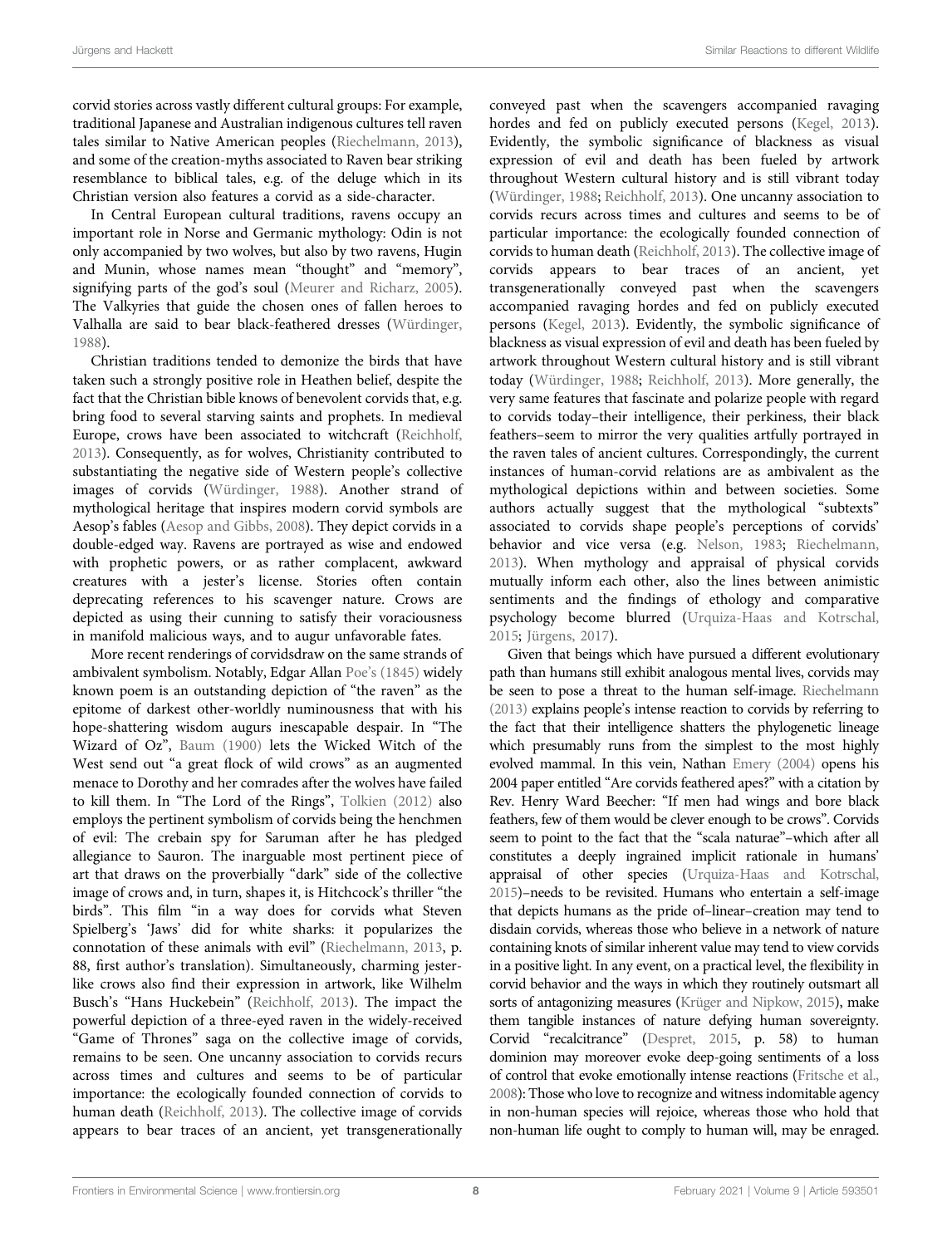In manifold ways, corvids also may be powerful in evoking biophilic sentiments. It is easy to see how they speak to the nine dimensions of biophilia explored by [Kellert \(2003\)](#page-16-26): In direct positive ways, they relate to "empirical knowledge and understanding", as when crows invading cities force humans to reconsider their position within and interaction with the nonhuman world; "communication and thought", as corvids yield strong metaphors, "exploration and discovery", since they profusely inspire research; "bonding and companionship", when people feel in good non-human company in cities and on the apex position of the scala naturae; and "moral and spiritual connection", as they richly populate mythology. In averse ways, corvids relate to the dimensions of "material utilization", when they are thought to bring about economic loss for farmers; "physical beauty", given their black plumage; "mastery and control", in light of their recalcitrance to antagonizing measures, and "fear and repression", through their connection to death.

#### Summary on Corvids

Corvids who resettle in human spaces or whose voraciousness arguably contributes to increasing the economic hardships of farming professions, pinpoint how natural and human-made realms are interwoven. On a practical level, their resistance to antagonizing measures challenges the leverage of human land use planning. On a deeper level, their intelligence and recalcitrance challenge the idea that humans are the major agents or even sovereigns in nature, while their black feathers seem to underscore the somber intention allegedly motivating their deeds. Therefore, people's intense and polarized reactions may stem from the fact that the practical challenges feed those deeperseated and emotionally loaded dynamics.

#### Spiders

#### Ecological Facts on Spiders

There are at present thought to be 120 families, 4,149 genera, and 48,307 species of spiders (World Spider Catalogue 2019 [https://](https://wsc.nmbe.ch) [wsc.nmbe.ch\)](https://wsc.nmbe.ch). The four commonly known genera and families in Central Europe probably are garden spider, longbodied cellar spider, domestic house spider, and wolf spider. To our knowledge, there are no empirical studies of how sophisticatedly spider species are recognized and differentiated by the general public. Based on the premise that with regard to the challenges in human-spider coexistence, virtually all spiders of the same size arguably are considered much the same by the average person, we will not differentiate between them in this discussion. Like wolves and corvids, spiders populate every continent [\(Bellmann, 2006\)](#page-15-35) and have been pervasively present in the cultural history and ontogenetic development of humans ([Lindeman and Zons, 1990](#page-16-40)). Still, most people know little about spiders. The most commonly known facts are the most alienating ones, for example many species' use of webs and all spiders' external digestion in foraging. Conversely, many ignore that spiders exhibit flexible behavior requiring elaborate cognitive skills: For example, their hunting in three-dimensional space involves elaborated spatial cognition and object permanence ([Harland and Jackson, 2004](#page-15-36)). Instead of knowledge, many

people in Central Europe hold strong prejudices against spiders ([Satorius, 2018](#page-16-0)). Their major concern seems to be the menace by spider bites. However, even poisonous species whose mandibles can pierce human skin will not attempt to bite humans unless they are squeezed. Still, spiders inadvertently evoke disgust and fear, and are perceived as dramatic by many humans–emotions that tend to outshine the fact that overall, humans rather profit from spiders as pest control instead of needing to fear potential economic loss (as with wolves or corvids).

#### Social Scientific Perspectives on Spiders

A representative survey of the sociodemography of pro- and antispider attitudes conducted in 2015 in Germany exhibits ambivalent attitudes in the German population: Half of the respondents consider spiders useful to humans; women report to be more fearful of spiders than men; 20% of respondents despise of spiders so much that they would immediately kill them, whereas 12% of respondents are convinced that spiders are fascinating animals. There is a high number of experimental studies on spider phobia. Phobic fear of spiders contrasts with, e.g., fear of carnivores which is based on cognitive elaboration [\(Johansson et al., 2012\)](#page-16-18), however, brain imaging studies exhibit that spider-fear is based on similar brain functions than, e.g. fear of snakes ([Åhs et al., 2009](#page-14-4)). Many studies employ visual-search paradigms and conclude that spiders, as "potentially threatening animal stimuli" are powerful in capturing people's attention [\(Miltner et al., 2004;](#page-16-41) [Öhman et al., 2001](#page-16-42), p. 474). Another common experimental paradigm is the implicit association task. It shows patterns of prolonged reaction times when subjects are required to associate positive attributes to spiders, and comparatively shorter reaction times for spiders being associated with negative attributes. This provides evidence that many people implicitly appraise spiders negatively. Even people who report not to be fearful of spiders show pejorative associations; only spider-enthusiasts associate spiders with as positive attributes as butterflies [\(Ellwart et al., 2006\)](#page-15-37).

Experimental studies moreover show, e.g., that fear of spiders causes spider-fearful participants to intuitively adjust their trajectory of movement to avoid approaching a spider picture [\(Buetti et al., 2012](#page-15-38)); and that "fear makes you stronger", i.e. the physical strength of pushing a response button is higher when spider-fearful subjects thereby indicate that a spider target is present in a matrix, compared to indicating that a neutral target is present [\(Flykt et al., 2012](#page-15-39)).

These results showcast the subtlety and intensity of spider-fear which may explain part of the vigorous reactions of some people in human-spider encounters. Yet, there is virtually no empirical research that may explain the polarized reactions toward spiders, and why it is spiders and not, say, beetles or butterflies that cause these reactions. [Öhmann et al. \(2001\)](#page-16-42) speculate about the "existence of specific [visual] threat features that are preferentially picked up by an automatic significance evaluator [...]. However [...] their nature still remains to be specified." In other words: Social scientific research yet has no clue as to why and which specific features potentially cause phobic fear of spiders. We may tentatively draw on Serpell'[s \(2004\)](#page-17-22) and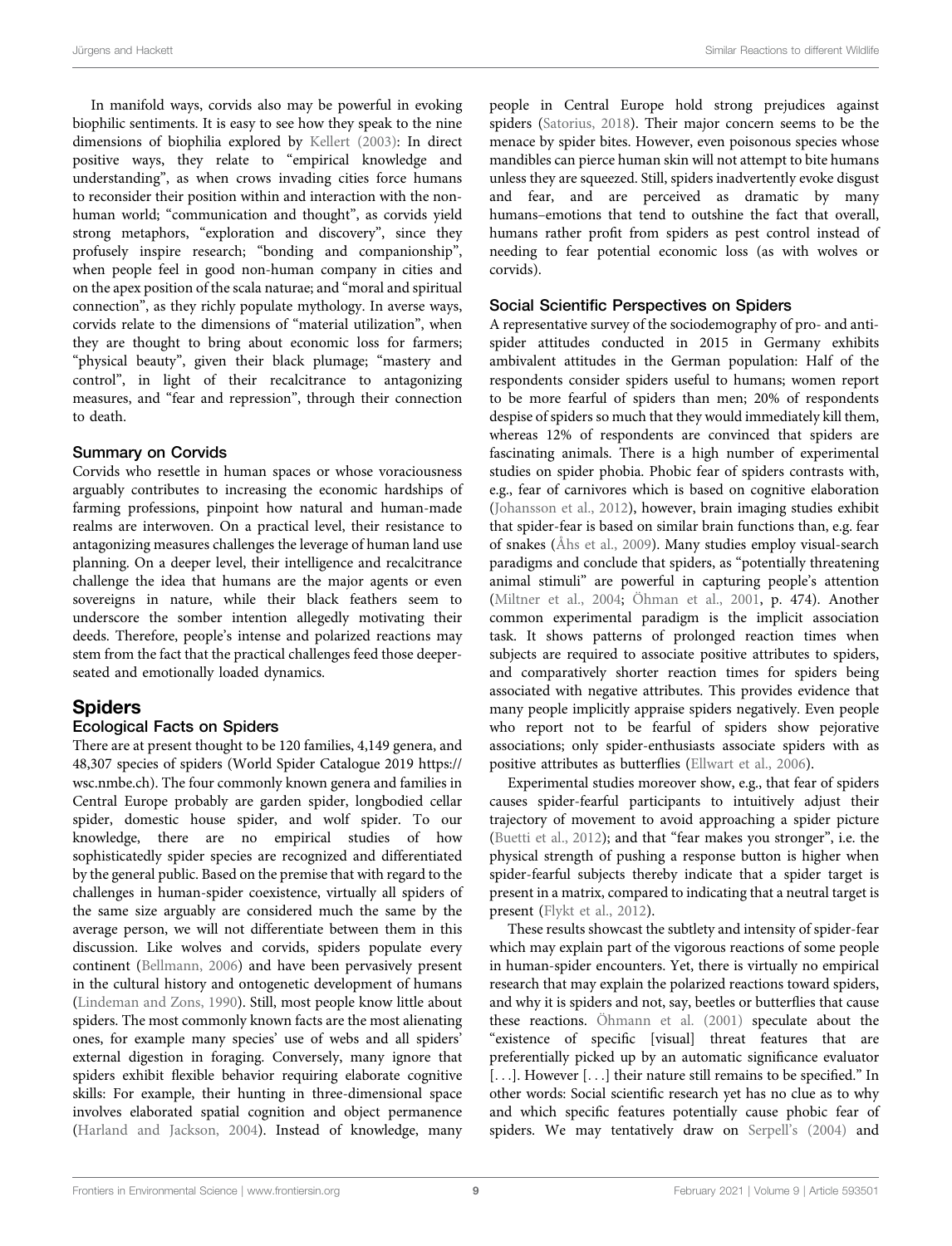Kellert'[s \(1985\)](#page-16-15) research on there being two dimensions of appraisal for animals: utility and affect. Spiders score particularly high on "utility", but simultaneously meet many of the criteria that cause negative "affect": small size,–presumed–low intelligence, lack of aesthetics, low phylogenetic relatedness and dissimilarity to humans. Pointedly expressed, spiders seem to pit utility and affect against each other. Probably, whether people like or dislike spiders is predicated on which of these dimensions they consider more important.

Also, since spiders prosper in places deserted by humans, they may trigger notions of human mortality and loss of control in the sense of Terror Management Theory [\(Fritsche et al., 2008\)](#page-15-31), and thus evoke polarized and emotional vigorous reactions in humans.

#### Cultural Views on Spiders

Individual spiders are out-gunned by vacuum cleaners and brooms in human-spider conflicts, which often end up to be lethal for the spider. As an animal order, however, spiders seem virtually invincible and will always intimately coexists with humans. [Kegel \(2013\)](#page-16-29) proposes that "in a world dominated by shining facades and modern technology, we experience bugs in the house as inopportune" (ibid.: p. 119, first author's translation). He complements these sentiments of many Westerners with reporting how other cultures have cherished spiders for their assistance in vermin control: from proglacial groups who, according to Kegel, painted spiders as beneficial helpers at cave walls, to contemporary societies in tropical countries who allow spiders "of monstrous size, as measured by European standards"(ibid.: p. 190, first author's translation) to live in their homes. As evidenced by those ancient cultural portrays, spiders seem to always have fascinated humans and human-spider relations are highly ambivalent within and across individuals and cultures.

Spiders do not star in any of Grimm's fairytales. One single fable of Aesop as recounted by [Aesop and Gibbs \(2008\)](#page-14-3) features a spider and explicitly deems her an "insignificant creature". In Europe, the only pertinent reference to spiders is the myth of Arachne, the skilled weaver who is transformed into a spider by Athene in retaliation for outperforming the goddess's artistry. Contrasting the paucity of spider stories in ancient European traditions, spider characters richly populate the mythology and occupy a prominent role in the animistic worldviews of many native cultures: For example, Western-African societies tell tales of the spider spirit Anansi who is, i. a. credited with bringing the wealth of stories into the world ([Horowitz and](#page-16-43) [Bedrischka-Bös, 1993\)](#page-16-43). Anansi bears striking similarities to Iktome, a trickster figure of the Lakota and other Native American groups. Iktome and Anansi are depicted in much the same way as Raven (see Cultural Views on Corvids): as an amiable, yet highly ambivalent character whose fleshly vices unceasingly lead them into difficult situations from which they recalcitrantly reemerge due to ingenious wits and power (see the stories collected by [Burke, 2013](#page-15-12)). A different but equally awe-inspiring spider character is "Spider Grandmother" in Hopi culture, who is worshiped as a co-creator of the world and a benevolent care-taker of humankind ([Malotki, 1998\)](#page-16-44).

Other Native American groups tell variants of the story how the light came into the world not with a corvid, but with a spider as the principal character. Virtually all of these stories depict spiders as particularly wise and powerful beings, and are etiological accounts presenting the spider as a (co-) creative force.

The more recent cultural history of Europe provides a number of spider stories. A significant piece of work is Jeremias [Gotthelf](#page-15-40)'s [\(2007\)](#page-15-40) novel "The Black Spider". In this tale, an obstinate woman makes a pact with the devil ending up birthing a plague of spiders and transforming into the cardinal "black spider" herself. The spider plague brings hardship and disease over the village and can eventually only be banned by a woman's virtuous self-sacrifice. Gotthelf depicted the "black spider" as an the epitome of the disastrous consequences of abandoning traditional Christian values and a god-fearing way of life. Gotthelf endows the black spider with many of the attributes that appear to be artistically articulated renderings of the physical qualities perceived in real spiders: a sense of them being "no where and everywhere" (ibid.: p. 73); the impression of menacing omnipresence and omniscience (p. 96) emerging from their seeming furtively lurking; their "horrendous", uncontrollable speed and unpredictable trajectory of movement (p. 76); an all-embracing dread of this alien, merciless and indomitable creature that seems to rejoice "gleefully" (p. 94) in the powerlessness of humans.

Similarly, in "The Wizard of Oz", after having allowed his heroes to defeat the wolves and crows, [Baum \(1900\)](#page-15-17) worsens the threat to Dorothy and her companions by making them confront a "most tremendous monster, like a great spider" (p. 154). A similar trial awaits Frodo and Sam in The Lord of the Rings when they have to face the terrifying spider-demon Shelob on their way to Mordor ([Tolkien, 2012](#page-17-21)).

A comprehensive collection of works on spiders has been edited by [Lindemann and Zons \(1990\).](#page-16-40) They recognize four threads of recurring themes:

- 1. spiders as hideous creatures connected to physical and metaphorical darkness, e.g. Berthold von Regensburg's 12th century expiation sermons who uses the spider as a metaphor of evil against which he measures human vices (ibid.: p. 41);
- 2. spiders as allegory of impure and beguiling femininity, e.g. Paracelsus' Tractatus Quartus in which he describes how spiders emerge from women's menstrual blood (ibid.: p. 52);
- 3. spiders as symbols of political and societal upheaval, beginning with Ovid's Arachne who revolts against the supremacy of the gods over mankind (ibid.: p. 9);
- 4. spiders as emblems of artists' creative ingenuity, e.g. by Barthold Heinrich Brockes who in his early natural scientific book "Irdisches Vergnügen in Gott" praizes that "nothing seems as rich in wonders as this repudiated animal [the spider]. Can any artist bear comparison to her?" (ibid.: p. 78, first author's translation).

While the first two threads are clearly negative in valence, the third is at least ambivalent and the fourth positively portrays spiders. The authors cite Schopenhauer who proposes that the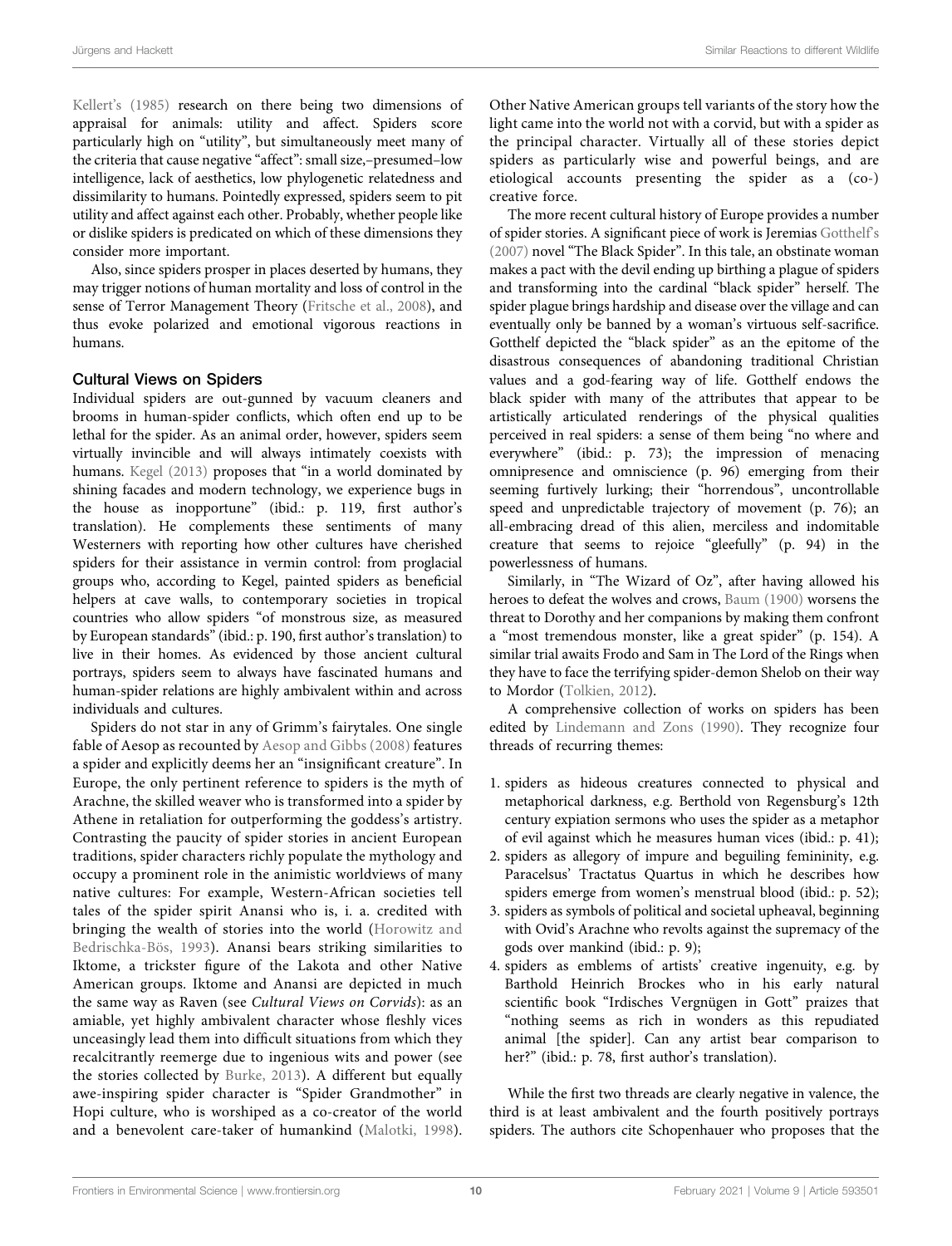repudiation of spiders"seems to be caused by a deep metaphysical and mysterious reference of these animals" to "death, anguish and devilish sorcery" (ibid.: p. 154, first author's translation). It seems that another way of putting this idea is that the "terror of death" ([Rosenblatt et al., 1989;](#page-16-34) [Greenberg et al., 1990](#page-15-30)) evoked by spiders overshadows the positive valence that might emerge from a neutral consideration of spider biology: For example, the fact that spiders' webs are made to capture and strangle prey overshadows the diligence, ingenuity, and artistry of their weaving.

Thus, spiders cause a striking intensity and ambivalence of emotions. Contemporary authors writing on human-nature relations also refer to spiders as noteworthy cases: For example, [Kegel \(2013\)](#page-16-29) states that our patterns of liking and disliking wildlife is irrational and may, i. a., be due to an animal's "ways and speed of locomotion" that in the case of spiders with their "fast and abrupt moves" may seem particularly "threatening" (ibid.: p. 117). [Kellert \(2003\)](#page-16-26) dedicates long paragraphs to spiders as examples for challenges to the notion of biophilia: "Insects, spiders and other invertebrates often defy human notions of normality [...]. Perhaps most disturbing, these creatures appear to lack a mental life: they reveal neither humanlike emotions of warmth and affection nor the intellectual characteristics of rationality and choice. The mind and soul appear irrelevant to their existence." He goes on to remark that "Our homes, offices, buildings, even hospitals, are routinely invaded by insects and spiders, defying our notions of human sanctity and omnipotence. Most mammals, birds, and other vertebrates flee from human presence; insects and spiders frequently seem unaware, possibly disdainful, of our existence" (ibid.: p. 155–156). Kellert's consideration accords with a finding in the empiric research on mind perception: that people attribute minds to beings that they perceive as exhibiting agency, experience and affection ([Urquiza-Haas and Kotrschal, 2015](#page-17-2); [Waytz et al., 2010\)](#page-17-23). Simultaneously, "entities that act unpredictably evoke the need for control, and therefore seem more mindful than entities that behave predictably"(ibid.: p. 384). So, the unpredictability of spiders, which as a salient feature has profusely become the subject of cultural attention, makes them candidates for being perceived as possessing a mind. Thus, spiders seem to be a dilemma for human perception: Their alien nature makes us deem them mindless, whereas their uncontrollability makes us attribute them with "mind-ful" intentionality and agency. Also analogously to wolves and corvids, spiders' uncontrollable and unpredictable behavior may challenge the "basic human desire" for control [\(Fritsche](#page-15-31) [et al., 2008](#page-15-31)).

#### Summary on Spiders

Spiders are omnipresent in human spaces, and have the potential to evoke intuitive feelings of fear and disgust on virtually an everyday basis. Thus, they are constant reminders of the futility of human attempts to control nature. Useful as they may be, their secretive lurking for prey evokes associations of physical and metaphoric darkness that are deeply ingrained in Central European collective image of spiders. The vehemence and polarization of attitudes toward spiders may derive from

people's diverging wants for control over a situation and from the fact that such a tiny animal seems to be capable of triggering controversial questions about the human-nature relation in general.

# DISCUSSION

# Synthesis of the Literature Review

Why do human encounters with wolves, corvids, and spiders tend to be so vigorous and polarized, and why do they appear similar in many ways despite the striking ecological dissimilarities between these animals? Our review suggests that ecological facts, social scientific perspectives and cultural views converge on three common threads that run through human-wolf, human-corvid, and human-spider relations: 1) people's self-images and worldviews on the human-nature relation are involved; 2) differing wants for control over situations of human-wildlife conflicts are activated; and 3) symbolic associations to darkness form a part of the overlapping mental images that people hold of wolves, corvids and spiders. We now establish the meaning of these constructs by relating them to pertinent extant concepts of cognitive and environmental psychology, and philosophy.

#### The Idea of Man in Nature

As reviewed, different fundamental ways of relating to nature impact on the human relation to wildlife. Specifically, people's "idea of man in nature", seems to be triggered by encounters with wolves, corvids, and spiders. With that term, we tie in with the idiom "idea of man" to denote the worldview of a person with regard to the role or mission of humans toward the nonhuman world. This worldview serves as an "interpretation pattern" ([Oevermann, 2001\)](#page-16-45): a system of "knowledge, norms, values and interpretations" (p. 9, first author's translation) on a deep level of consciousness. Interpretation patterns are lenses through which people view and understand reality, against which they measure behavior and by which they give direction to their actions. People's "idea of man in nature" can be as fundamental as native cultures' animistic worldviews [\(Harvey, 2017](#page-15-41)), in which wolves, corvids and spiders often are prominent numinous figures and are in close relation to humankind. A person's "idea of man in nature" can also more subtly be expressed in the types of environmental attitudes coined by [Kellert \(1980\)](#page-16-14): naturalistic, ecologistic, humanistic, moralistic, scientistic, utilitarian, dominionistic, aesthetic, neutralistic, negativistic; or in the types proposed by [Bauer et al. \(2008\):](#page-15-42) ''nature lovers'', ''nature sympathizers'', ''nature-connected users'' and ''nature controllers'. The "idea of man in nature" may embody values and beliefs pertaining to anthropocentrism vs. eco-/biocentrism [\(Callicott, 2004](#page-15-43)). And it might evoke a self-view of being either connected to or of being distinct from nature, e.g. as expressed in the opposing views of nature described by [Linnell, et al.](#page-16-46) [\(2015\)](#page-16-46) dualistic vs. biocultural view of wilderness), or by the separation vs. coexistence model of wilderness as described by [Chapron et al. \(2014\).](#page-15-7) Strong yet potentially ambivalent biophilic sentiments that inextricably tie humans in to the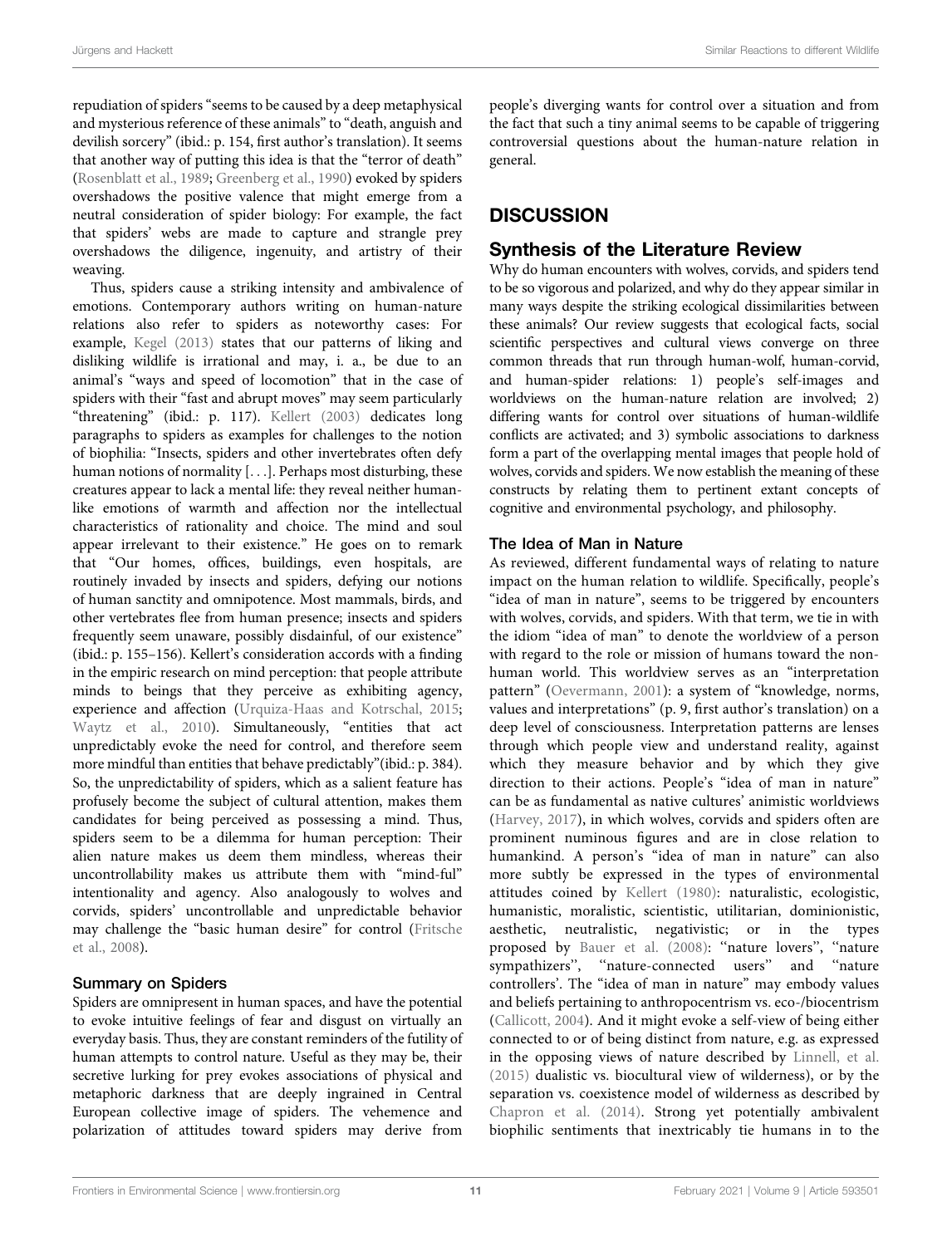natural world [\(Kellert, 2003](#page-16-26)) may provide the emotional animation of "the idea of man in nature".

#### Want for Situational Control

A want for control can be understood as an intrinsic motivation oriented toward the basic human needs for mastery and selfdirection [\(Ryan and Deci, 2000](#page-16-47)). The strength of the motivation for control differs between people: Some seek strong influence, whereas others genuinely and deliberately choose to cede control and are willing to limit their own free hand in consideration of other agents. Wanting to control natural phenomena (e.g. the return of wolves, the settling of a rookery, or the encounter with a spider in the basement) constitutes a specific circumstance of instantiating the general motivation for control. Different degrees of "wanting situational control" in a specific human-wildlife encounter may express themselves in the form of practical control (e.g. the willingness to avoid littering in order not to attract wolves to a village); visual control (e.g. the wish to assess the trajectory of movement of a spider); cognitive control (e.g. assembling knowledge about how to behave in wolf encounters (cf. [Johansson and Karlsson, 2011\)](#page-16-2). Within the framework of human-wildlife encounters, a "want for situational control" may thus range between the extremes of 1) seeking complete control over one's own and the wildlife' behavior, and 2) allowing for unrestricted unfolding of the ecological and social dynamics. People who seek high situational control over wildlife can be thought of as being motivated to realize their want for control directly. Conversely, the motivation of people who do not seek to control wildlife may be explained by the process of internalizing external values, whereby new quasi-intrinsic motivations are formed: People ceding situational control over wildlife probably have "integrated" environmental values to a degree that "transforms" the need for self-direction and renders the wish not to keep a check on wildlife a motivation in its own right that "emanate[s] from their sense of self" as if it was a genuine intrinsic motivation (cf. [Ryan and Deci, 2000](#page-16-47), p.60).

#### Mental Image of an Animal

We consider the "mental image" of an animal as a stereotype ([McLeod, 2015](#page-16-48)): a system of physical to figurative attributes that describes the essence or a prototypical instance of the animal. This includes not only the biological criteria necessary to identify the animal as belonging to a particular species or genera, but also prejudiced pseudo-scientific qualities as well as culturally established and transmitted anthropomorphisms ([Knight,](#page-16-22) [2000](#page-16-22)), and symbolic associations. For example, the "Big Bad Wolf" stereotype–a potential "mental image" that people may have of wolves–is formed by the merging of selected aspects of wolf ecology to a coherent mental figure ([Jürgens and Hackett,](#page-16-25) [2017](#page-16-25)).

Notably, the literature review shows that people's mental images of wolves, corvids, and spiders exhibit striking similarities. This is true with regard to the first two factors we just defined–"idea of man in nature" and "want for situational control". Wolves, corvids, or spiders furthermore are all associated to darkness in a physical or metaphorical sense (cf. [Egger, 2001](#page-15-14); [Schaller et al., 2003](#page-17-19)): Not only have wolves and

corvids, as scavengers, actually historically associated to dark times of warfare and despair throughout the centuries (cf. [Meurer](#page-16-21) [and Richarz, 2005](#page-16-21)). Wolves, corvids and spiders also seem to metaphorically evoke the shadow aspects of destruction and death in collective and individual human existence (cf. [Frost,](#page-15-13) [2003](#page-15-13)). They thus serve as a powerful "memento mori" [\(Lindemann and Zonz, 1990,](#page-16-40) p. 3). However, the association to darkness may have a positive valence as well, as darkness is also a symbol for regeneration and renewal ([Egger, 2001](#page-15-14)). If people's mental representations of wolves, corvids and spiders thus overlap with regard to key factors determining the human relation to these wildlife, then these different animals may evoke similar mental processes and, accordingly, similar reactions in people. If this is true, as an application, it would be possible to transfer solutions found in, say, human-wolf conflicts to instances of human-corvid conflict.

# Similarly intense and polarized Reactions to different Wildlife: A hypothetical Model

In this section, we explain how the three factors just defined, hypothetically operate in bringing about people's reactions to human-wildlife encounters.

We assume that when people encounter a wolf, corvid, or spider, either physically or "virtually", e.g. in a media report, their response is not just defined by the objective criteria of the situation.

Rather, encounters with these animals tie into subjective truths, confront us with existential motivations, and even cascade down deep into the archetypal semantics of our mental images. Vigorous reactions may result since humanwildlife conflicts touch on sensitive aspects of the idea of man in nature, raising questions of whether humans are part of or prescinded from nature, which rights and duties with regard to non-human beings result from our role, and whether we ought to be sovereigns over or sufferers from wildlife's behavior. Thus, encounters with wolves, corvids, and spiders challenge an integral part humans' individual and collective self-image. Moreover, people's want for situational control is called upon permanently, as most forms of conflict with wolves, corvids or spiders constitute ongoing challenges that at the same time exhibit surges of becoming urgent. For example, with wolves expanding their territory continuously in Central Europe, both wildlife enthusiasts and shepherds in zones through which wolves migrate are latently strained. Likewise, neighbors of rookeries are entertained or "terrorized" ([Wieland, 2013](#page-17-24)) non-stop during breeding season. Similarly, spider phobics live a life in fearful tension of the next appearance of a spider, being certain that it will happen, being left ignorant and seemingly at the spiders' mercy of when it occurs. This constant internal and societal occupation with the (in)ability and (un)desirablility of control over wildlife provokes an arousal that is considerable and likely contributes to the intensity with which wildlife are received. This might be further exacerbated by the symbolic associations to darkness and death that our mental images of wolves, corvids and spiders carry, particularly when the physical presence of these animals is actually perceived as threatening: when a suburban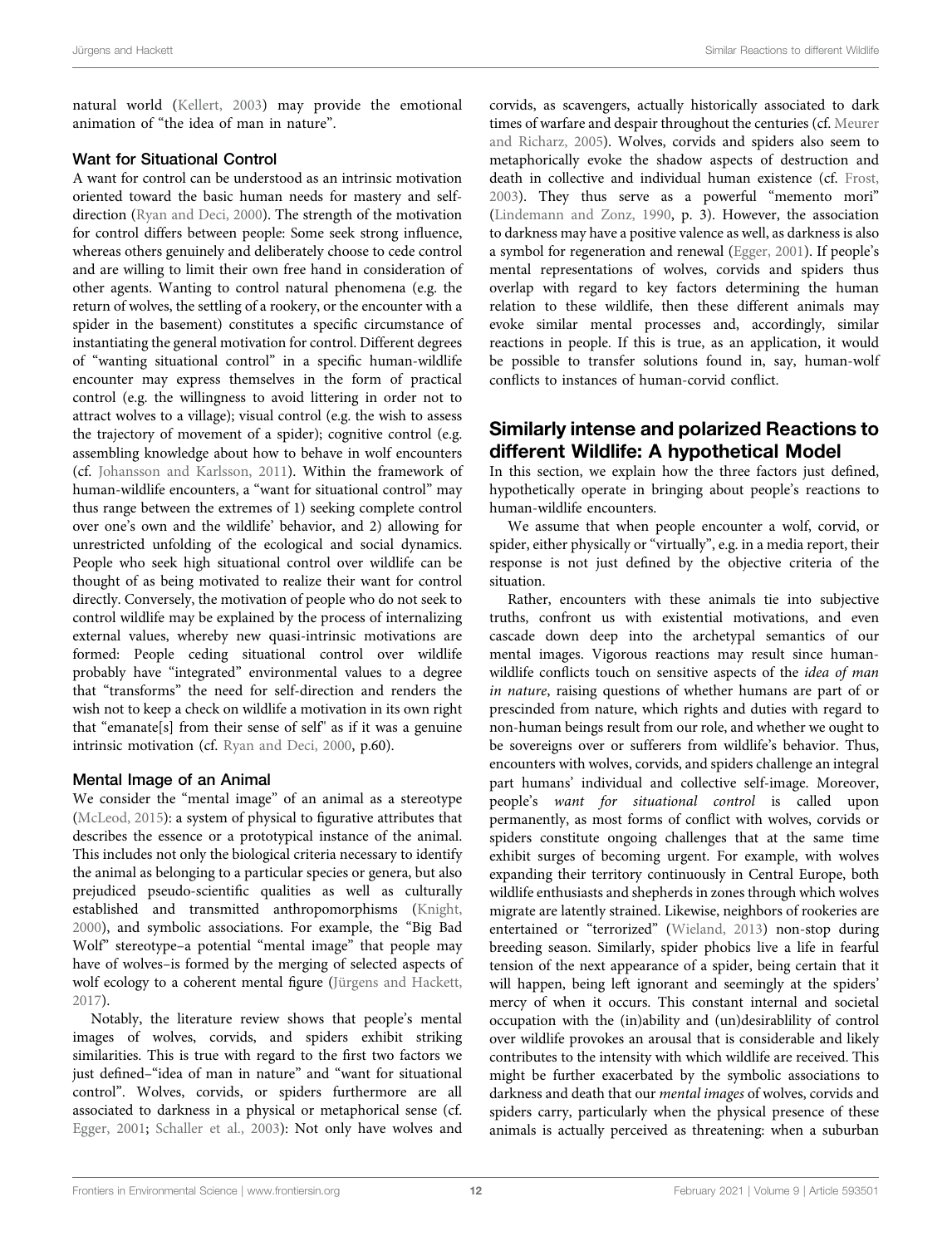citizen encounters a wolf near their backyard at night; when corvids are observed probing the vitality of a moribund lamb; or upon encountering a giant house spider lurking in the shady untidy corner of one's basement, or mind.

The polarization of people's reactions, we think, stems from the fact that the mental processes that underlie the overt response, operate according to the same mental logic, but operate on concepts of dissimilar contents for different people. For example, choosing how to deal with a wolf depredating livestock requires everyone involved to consult their image of man in nature, and interrogates every one's want for control. People consciously or subconsciously confront questions like "As humans, what are our rights and duties toward the non-human world?", "How much control am I willing to cede to wildlife?" Different answers to these questions result in polarized positions. Likewise, the eerie association to darkness as part of the mental image of the animal may lead to opposing reactions: The symbol of darkness is in itself ambivalent, and people may differ in whether they focus more on the pole of darkness as self-assertion, death and decay, or on the pole of connectedness, restful healing, renewal and recreation [\(Egger, 2001](#page-15-14)). Moreover, a person's individual mental stance with regard to mortality symbolized by darkness may make a difference: In someone who has confronted and integrated her mortality, darkness-associations triggered by wolf-, corvid-, and spider-encounters are less likely to evoke feelings of despair and fear than in someone who suppresses, disowns and denies her mortality. For an extreme example, in Gothic, Heavy-Metal and Neo-Shaman sub-cultures, that "dark side" of darkness is worshiped, i.e. quite paradoxically evokes positive reactions. Concordantly, wolves, corvids and spiders are specifically cherished by members of these subcultures ([Lindquist, 2000](#page-16-20); [Moynihan and Søderlind, 2002\)](#page-16-49).

Thus, differences in worldviews, needs for control and associations become actualized when the practical necessity to manage human-wildlife conflicts requires people to take a stance and result in polarized positions.

Furthermore, we assume that these factors interact and thereby reinforce the intensity and polarization of people's reactions. For example, if a person has a strong anthropocentric idea of man in nature, their reaction to the uncontrollable roaming of a spider might be particularly vigorous. Yet, if despite their intense emotional repudiation, they hold a mental image of spiders as useful, the vigor of their resulting overall response might be attenuated. Likewise, the variables' interactions might exacerbate or abate polarization: For example, in a heated controversial debate on indomitable wildlife, the worldviews about man in nature of members of opposing groups may become even more clear-cut and pronounced in the process of justifying and defending their respective positions (cf. [Knight, 2000;](#page-16-22) [Wallner and Hunziker,](#page-17-9) [2001](#page-17-9)). In turn, given the solidified opposition of the other side, people's perception of lacking control over the process may be aggravated.

Finally, the similarity of responses to wolves, corvids and spiders may stem from the fact that they have a similar potential to activate the aforementioned processes. When a person encounters a wolf, corvid or spider, these instances are

mapped onto the mental representations that people hold of those animals and may further elaborate these mental images. If the mental images of wolves, corvids and spiders exhibit congruences with regard to, at least, three key facets that shape human-wildlife relations–people's idea of man in nature, a want for situational control and associations to darkness–these wildlife concepts have the same mental causes and effects on thoughts and actions (cf. [Fodor, 1998\)](#page-15-44). In this way, dissimilar wildlife may cause a similar inner-mental reality to arise which, in turn, produces comparable reactions.

In sum, people's responses to wolves, corvids, spiders and arguably to other potentially problematic wildlife are the result of mental processes that run through conscious, reflective, as well as unconscious, implicit, layers of the human mind (cf. [Egger, 2001;](#page-15-14) [Hunziker et al., 2001](#page-16-3)), and likely involve iterative interactions between these (cf. [Cunningham et al., 2007\)](#page-15-45). Our theory is thus in accordance with ([Urquiza-Haas and Kotrschal,](#page-17-2) [2015\)](#page-17-2) explanatory framework for brain mechanisms forming representations of animals; and with "cognitive hierarchy models" that have been proposed to explain humans' reactions to nature [\(Stern and Dietz, 1994](#page-17-25)) and toward large carnivores ([Bjerke and Kaltenborn, 1999](#page-15-46); [Kaltenborn and](#page-16-17) [Bjerke, 2002](#page-16-17)).

# Potential Applications for Management and **Conservation**

We have discussed wolves, corvids and spiders as three examples of wildlife that are dissimilar in terms of biology, but still evoke strikingly similar reactions in people. Since we hypothesize the three variables and the mental processes linked to them to be universal and latent in the human mind, potentially any animal may trigger them. If we assume that different species of wildlife evoke similar mental processes, we may draw on the same knowledge about the human dimension when conceiving of solutions to various sorts of human-wildlife conflicts, and some solutions derived in one instance of human-wildlife conflict may be transferred to seemingly different instances. We exemplify this by three creative ways to deal with wolves, corvids or spiders:

- Letting off steam: If the involvement of worldviews and potent metaphors cause human-wildlife encounters to be loaded with emotional vigor, then recognizing, accepting and giving vent to these emotions is an integral part of a solution, instead of seeking to circumvent or invalidate them. A brilliant example of this is a parade in (dis-) honor of crows in Charlottetown. This allows "everyone to let off some steam" with regard to the conflict in the community and to their contempt or fascination toward the crows ([Duong, 2018\)](#page-15-47). This is a perfect instance of what [Egger \(2001\)](#page-15-14) proposes as a constructive transformation of the life force inherent in the symbolism loading people's mental images of those animals.
- Active participation implements control: If an integral factor in human-wildlife relations is people's want for control, a lot is gained by devising constructive measures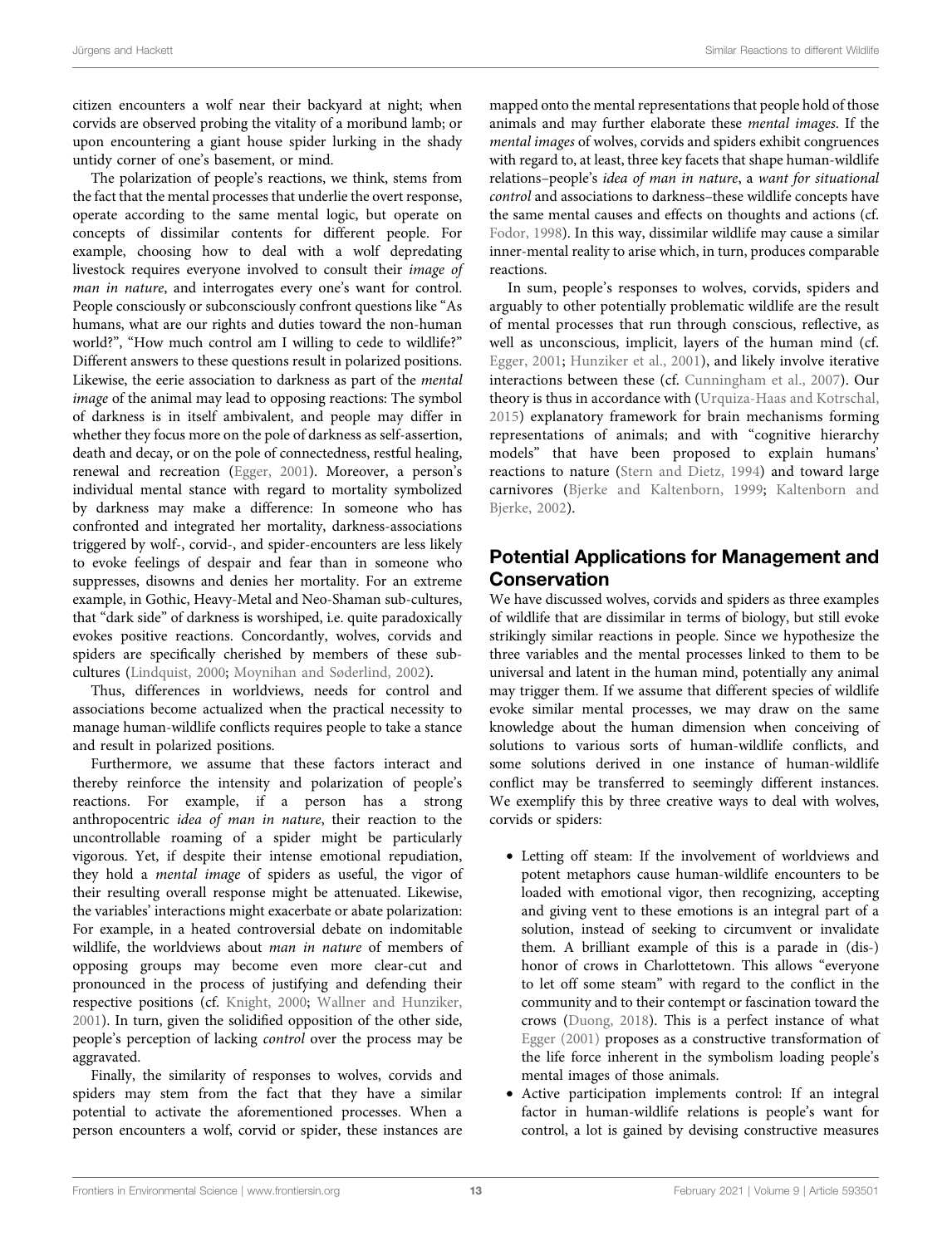for people to exert control over the situation. Allowing for active participation in monitoring, e.g. by establishing, supervising and maintaining publicly accessible wildlife cameras (filming, e.g., wolves' dens), would help to gain a sense of control about "what is happening" and also to spread knowledge of wildlife. Moreover there are numerous non-conventional options that engage the local population in "controlling" wildlife, e.g. developing creative and fun antagonizing measures like a class of musical students giving a concert near a pasture frequented by wolves in order to chase them off the sheep, or near a site where rooks seem to begin nesting in order to drive them off.

• Endorsing the power of narratives: If the processes eliciting intense and polarized reactions operate on mental images, not on biological animals, then it is essential to carefully shape the collective and individual images of wildlife. Specifically, environmental education needs to start early and needs not only to provide factual knowledge and first-hand experience, but also needs to focus on positive metaphorical aspects. Specifically, awe-inspiring attributes and associations of the wildlife that are featured in myths should be showcased: In doing so, we can capitalize on the fact that the positive aspects highlighted in mythical tales are the attributes that people have found particularly striking and fascinating in those animals across times and cultures. This means that these attributes have proven to be particularly powerful in touching the human psyche.

# **CONCLUSION**

In this paper, we integrate the results of various works on humanwildlife relations, and develop three hypotheses that explain people's comparably vigorous and polarized reactions to ecologically different wildlife:

- (1) We propose that the intense emotions arising in humanwildlife conflicts may be caused since human-wildlife encounters trigger people's "idea of man in nature", i.e. their overarching beliefs about humans' relation to the non-human world; activate a want for exerting control in challenging situations; and evoke symbolic associations to darkness.
- (2) We proffer that people's polarized reactions to humanwildlife conflicts derive from the fact that their worldviews and their degrees of seeking control differ markedly.
- (3) We show how ecologically different wildlife may evoke similar mental processes and, accordingly, the same

### **REFERENCES**

- <span id="page-14-3"></span>Aesop, L. G., and Gibbs, L. (2008). Aesop' fables. A new translation by laura GibbsOxford world's classics. Oxford, United Kingdom: Oxford University Press.
- <span id="page-14-4"></span>Åhs, F., Pissiota, A., Michelgård, Å., Frans, Ö., Furmark, T., Appel, L., et al. (2009). Disentangling the web of fear: amygdala reactivity and functional connectivity in spider and snake phobia. Psychiatr. Res. Neuroimaging 172 (2), 103–108. doi:[10.1016/j.pscychresns.2008.11.004](https://doi.org/10.1016/j.pscychresns.2008.11.004)

reactions in people. We conclude that, therefore, transferable solutions can be developed based on those shared principles of different human-wildlife relations that may help to appease different cases of conflict.

Our hypotheses await scrutiny by investigations specifically targeted at a comparative analysis of human relations to ecologically different wildlife. Primary research may illuminate not only the nature and specific modes of operation of the factors which we identified, but also the impact of these factors relative to other co-determinants of human-wildlife relations, such as socio-economic aspects, knowledge, or plain fear. Our own research into these questions is underway. Yet, since our basic proposition, that ecologically different animals map onto similar mental representations and therefore evoke similar reactions in people, is wide in scope, we chose to offer it to a broad audience of fellow researchers that may be interested in investigating its meat. We hope to inspire interpretative as well as qualitative and quantitative empirical research. Judged by the yield of our eclectic synthesis, we believe that multi- and transdisciplinary approaches would greatly benefit the elucidation of the subject matter. After all, our results show that a cross-talk between disciplines and between managers of very different human-wildlife conflicts promises to be fertile for furthering our understanding–and the implementation–of human-wildlife coexistence.

# DATA AVAILABILITY STATEMENT

The original contributions presented in the study are included in the article/Supplementary Material, further inquiries can be directed to the corresponding author.

# AUTHOR CONTRIBUTIONS

UJ developed the hypotheses, collected, reviewed and analyzed the literature and drafted the manuscript of this article. PH supervised and supported her work, provided complementing references, assisted with the writing of and honed the text.

# ACKNOWLEDGMENTS

The first author is grateful to the Deutsche Wildtier Stiftung for having supported her work through their Research Prize 2015. Also, her institution WSL provides support for covering the publication fee.

- <span id="page-14-0"></span>Ames, H., Glenton, C., and Lewin, S. (2019). Purposive sampling in a qualitative evidence synthesis: a worked example from a synthesis on parental perceptions of vaccination communication. BMC Medical Research Methodology 19 (1), 26. doi[:10.1186/s12874-019-0665-4](https://doi.org/10.1186/s12874-019-0665-4)
- <span id="page-14-1"></span>Ansorge, H., Holzapfel, M., Kluth, G., Reinhardt, I., and Wagner, C. (2010). Die Rückkehr der Wölfe. Das erste Jahrzehnt. Biol. Unserer Zeit 40, 244–253. doi[:10.](https://doi.org/10.1002/biuz.201010425) [1002/biuz.201010425](https://doi.org/10.1002/biuz.201010425)
- <span id="page-14-2"></span>Arbieu, U., Mehring, M., Bunnefeld, N., Kaczensky, P., Reinhardt, I., Ansorge, H., et al. (2019). Attitudes towards returning wolves (Canis lupus) in Germany: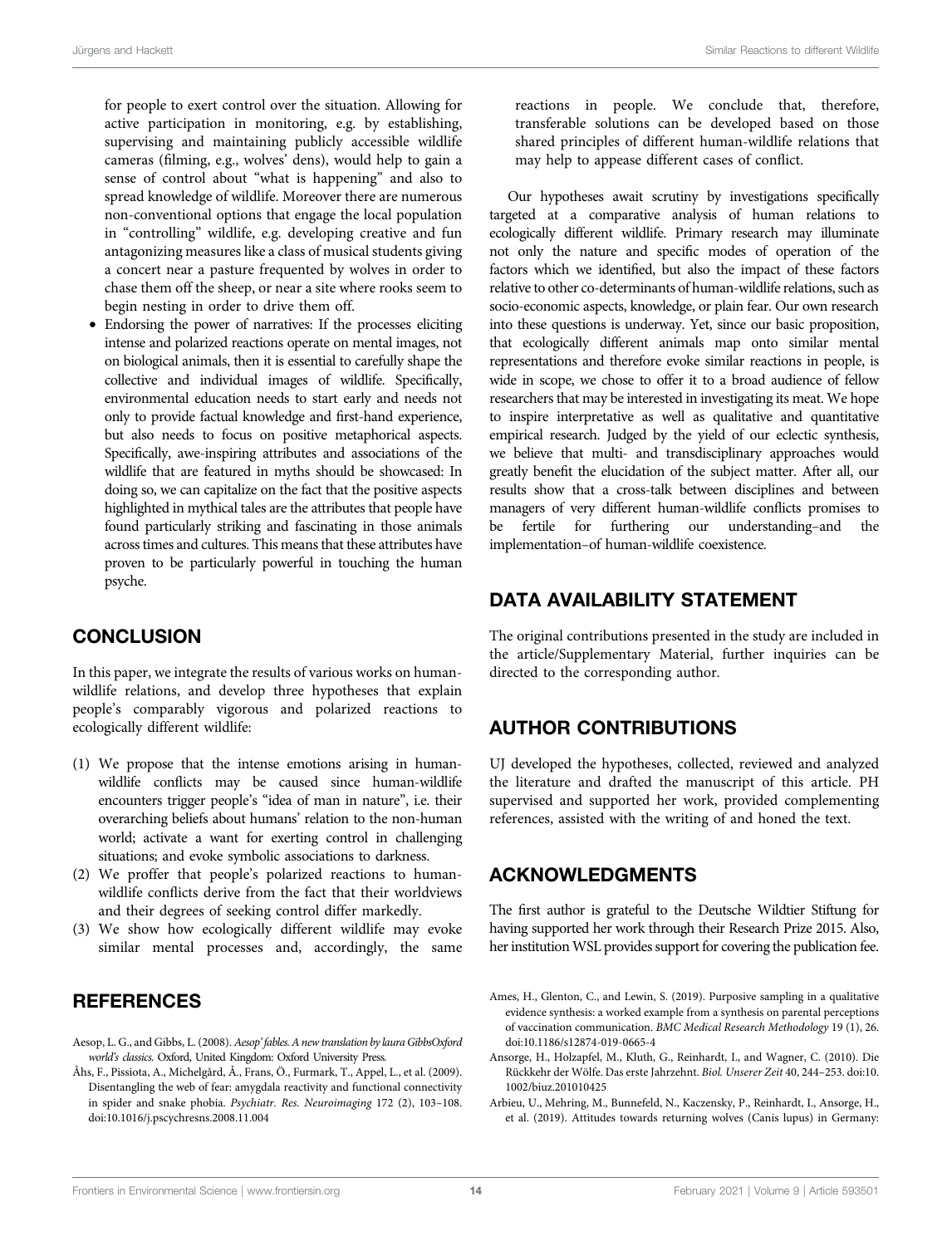exposure, information sources and trust matter. Biol. Conserv. 234, 202–210. doi:[10.1016/j.biocon.2019.03.027](https://doi.org/10.1016/j.biocon.2019.03.027)

- <span id="page-15-42"></span>Bauer, N., Wallner, A., and Hunziker, M. (2008). The change of European landscapes: human-nature relationships, public attitudes towards rewilding, and the implications for landscape management in Switzerland. J. Environ. Manag. 90, 2910–2920. doi:[10.1016/j.jenvman.2008.01.021](https://doi.org/10.1016/j.jenvman.2008.01.021)
- <span id="page-15-17"></span>Baum, L. F. (1900). The wonderful wizard of Oz. A watermill classic. 1983 edn. Bradford, United Kingdom: Watermill Press.
- <span id="page-15-35"></span>Bellmann, H. (2006). Kosmos-Atlas Spinnentiere Europas. Stuttgart, Germany: Kosmos.
- <span id="page-15-3"></span>Benoot, C., Hannes, K., and Bilsen, J. (2016). The use of purposeful sampling in a qualitative evidence synthesis: a worked example on sexual adjustment to a cancer trajectory. BMC Med. Res. Methodol. 16 (1), 21.
- <span id="page-15-9"></span>Bjerke, T., Vittersø, J., and Kaltenborn, B. P. (2000). Locus of control and attitudes toward large carnivores. Psychol. Rep. 86, 37–46. doi:[10.2466/pr0.2000.86.1.37](https://doi.org/10.2466/pr0.2000.86.1.37)
- <span id="page-15-46"></span>Bjerke, T., and Kaltenborn, B. P. (1999). The relationship of ecocentric and anthropocentric motives to attitudes toward large carnivores. J. Environ. Psychol. 19 (4), 415–421. doi:[10.1006/jevp.1999.0135](https://doi.org/10.1006/jevp.1999.0135)
- <span id="page-15-8"></span>Bjerke, T., Reitan, O., and Kellert, S. R. (1998). Attitudes toward wolves in southeastern Norway. Soc. Nat. Res. 11 (2), 169–178.

<span id="page-15-32"></span>Bodderas, E. (2014). Blondinen bevorzugt WELT am SONNTAG, 30.

- <span id="page-15-18"></span>Brehme, A., Wallschläger, D., and Langemach, T. (2001). "Kolkraben und die Freilandhaltung von Weidetieren - untersuchungen aus dem Land Brandenburg," in Die Rabenvögel im Visier (Bonn, Germany: Ökologischer Jagdverein), 19–32.
- <span id="page-15-5"></span>Bruns, A., Waltert, M., and Khorozyan, I. (2020). The effectiveness of livestock protection measures against wolves (Canis lupus) and implications for their coexistence with humans. Global Ecology and Conservation 21, e00868. doi[:10.](https://doi.org/10.1016/j.gecco.2019.e00868) [1016/j.gecco.2019.e00868](https://doi.org/10.1016/j.gecco.2019.e00868)
- <span id="page-15-38"></span>Buetti, S., Juan, E., Rinck, M., and Kerzel, D. (2012). Affective states leak into movement execution: automatic avoidance of threatening stimuli in fear of spider is visible in reach trajectories. Cognit. Emot. 26, 1176–1188. doi:[10.1080/](https://doi.org/10.1080/02699931.2011.640662) [02699931.2011.640662](https://doi.org/10.1080/02699931.2011.640662)
- <span id="page-15-12"></span>Burke, P. (2013). Firstpeople.us. Available at: http://www.fi[rstpeople.us/](http://www.firstpeople.us/) (Accessed November 16, 2013).
- <span id="page-15-43"></span>Callicott, J. B. (2004). "Environmental ethics: I. Overview," in Encyclopedia of bioethics. Editor S. Post. 3rd edition. (New York, NY: Macmillan), Vol. 2, 757–769.
- <span id="page-15-10"></span>Caluori, U., and Hunziker, M. (2001). Der Wolf: Bedrohung und Lichtgestalt–Deutungsmuster in der Schweizer Bevölkerung. Forest, Snow. and Landscape Research 76, 169–190.
- <span id="page-15-7"></span>Chapron, G., Kaczensky, P., Linnell, J. D., von Arx, M., Huber, D., Andrén, H., et al. (2014). Recovery of large carnivores in Europe's modern human-dominated landscapes. Science 346, 1517–1519. doi:[10.1126/science.1257553](https://doi.org/10.1126/science.1257553)
- <span id="page-15-24"></span>Clayton, N. S., Dally, J. M., and Emery, N. J. (2007). Social cognition by foodcaching corvids. The western scrub-jay as a natural psychologist. Philos. Trans. R. Soc. Lond. B Biol. Sci. 362, 507–522. doi:[10.1098/rstb.2006.1992](https://doi.org/10.1098/rstb.2006.1992)
- <span id="page-15-26"></span>Clayton, N. S., and Dickinson, A. (1998). Episodic-like memory during cache recovery by scrub jays. Nature 395, 272–274. doi:[10.1038/26216](https://doi.org/10.1038/26216)
- <span id="page-15-21"></span>Côté, I. M., and Sutherland, W. J. (1997). The effectiveness of Removing predators to protect bird populations. Conserv. Biol. 11 (2), 395–405. doi[:10.1046/j.1523-](https://doi.org/10.1046/j.1523-1739.1997.95410.x) [1739.1997.95410.x](https://doi.org/10.1046/j.1523-1739.1997.95410.x)
- <span id="page-15-45"></span>Cunningham, W. A., Zelazo, P. D., Packer, D. J., and Van Bavel, J. J. (2007). The iterative reprocessing model: a multilevel framework for attitudes and evaluation. Soc. Cognit. 25 (5), 736–760. doi[:10.1521/soco.2007.25.5.736](https://doi.org/10.1521/soco.2007.25.5.736)
- <span id="page-15-25"></span>Dally, J. M., Emery, N. J., and Clayton, N. S. (2010). Avian Theory of Mind and counter espionage by food-caching western scrub-jays (Aphelocoma californica). Eur. J. Dev. Psychol. 7, 17–37. doi:[10.1080/17405620802571711](https://doi.org/10.1080/17405620802571711)
- <span id="page-15-0"></span>Dame, F. (2012). Vogelplage: Lärm und Dreck - Krähen belagern Städte in NRW. Essen, Germany: Westdeutsche Allgemeine Zeitung. Available at: [http://waz.m.](http://waz.m.derwesten.de/;s=69VHaJxP1fV7AKB3zP1Ga3A/dw/region/laerm-und-dreck-kraehen-belagern-staedte-in-nrw-id6526995.html?service=mobile) [derwesten.de/;s](http://waz.m.derwesten.de/;s=69VHaJxP1fV7AKB3zP1Ga3A/dw/region/laerm-und-dreck-kraehen-belagern-staedte-in-nrw-id6526995.html?service=mobile)=[69VHaJxP1fV7AKB3zP1Ga3A/dw/region/laerm-und-dreck](http://waz.m.derwesten.de/;s=69VHaJxP1fV7AKB3zP1Ga3A/dw/region/laerm-und-dreck-kraehen-belagern-staedte-in-nrw-id6526995.html?service=mobile)[kraehen-belagern-staedte-in-nrw-id6526995.html?service](http://waz.m.derwesten.de/;s=69VHaJxP1fV7AKB3zP1Ga3A/dw/region/laerm-und-dreck-kraehen-belagern-staedte-in-nrw-id6526995.html?service=mobile)=[mobile.](http://waz.m.derwesten.de/;s=69VHaJxP1fV7AKB3zP1Ga3A/dw/region/laerm-und-dreck-kraehen-belagern-staedte-in-nrw-id6526995.html?service=mobile)
- <span id="page-15-11"></span>Descola, P. (2014). "Beyond nature and culture", in Handbook of contemporary animism. Editor H. Graham. New York, NY: Routledge, 77–91.
- <span id="page-15-29"></span>Despret, V. (2015). The enigma of the raven. Angelaki 20, 57–72. doi:[10.1080/](https://doi.org/10.1080/0969725x.2015.1039842) [0969725x.2015.1039842](https://doi.org/10.1080/0969725x.2015.1039842)
- <span id="page-15-6"></span>Dickmann, A. J., Macdonald, E. A., and Macdonald, D. W. (2011). A review of financial instruments to pay for predator conservation and encourage human-

carnivore coexistence. Proc. Natl. Acad. Sci. U.S.A. 108 (34), 13937–13944. doi[:10.1073/pnas.1012972108](https://doi.org/10.1073/pnas.1012972108)

- <span id="page-15-15"></span>Dingwall, S. (2001). Ravenous wolves and cuddly bears: predators in everyday language. For. Snow Landsc. Res. 76, 107–120.
- <span id="page-15-16"></span>Dinzelbacher, P. (2012). "Gebrauchstiere und Tierphantasien. Mensch und Tier in der europäischen Geschichte," in Aus Politik und Zeitgeschichte 62. Hamburg, Germany: Jahrgang, 27–34.
- <span id="page-15-27"></span>Ditz, H. M., and Nieder, A. (2015). Neurons selective to the number of visual items in the corvid songbird endbrain. Proc. Natl. Acad. Sci. U.S.A. 112, 7827. doi[:10.](https://doi.org/10.1073/pnas.1504245112) [1073/pnas.1504245112](https://doi.org/10.1073/pnas.1504245112)
- <span id="page-15-47"></span>Duong, A. (2018). This slightly goth procession is a Charlottetown celebration of crows, whether you love or hate them. Available at: [https://www.cbc.ca/arts/](https://www.cbc.ca/arts/exhibitionists/this-slightly-goth-procession-is-a-charlottetown-celebration-of-crows-whether-you-love-or-hate-them-1.4855744?fbclid=IwAR2jzQa03sBX3ndPeQrfnZYWI_kOv42rUwziPUQRK0MkYvyDFzpByYkWJ-A) [exhibitionists/this-slightly-goth-procession-is-a-charlottetown-celebration](https://www.cbc.ca/arts/exhibitionists/this-slightly-goth-procession-is-a-charlottetown-celebration-of-crows-whether-you-love-or-hate-them-1.4855744?fbclid=IwAR2jzQa03sBX3ndPeQrfnZYWI_kOv42rUwziPUQRK0MkYvyDFzpByYkWJ-A)[of-crows-whether-you-love-or-hate-them-1.4855744?fbclid](https://www.cbc.ca/arts/exhibitionists/this-slightly-goth-procession-is-a-charlottetown-celebration-of-crows-whether-you-love-or-hate-them-1.4855744?fbclid=IwAR2jzQa03sBX3ndPeQrfnZYWI_kOv42rUwziPUQRK0MkYvyDFzpByYkWJ-A)=[IwAR2jzQa03sBX3nd](https://www.cbc.ca/arts/exhibitionists/this-slightly-goth-procession-is-a-charlottetown-celebration-of-crows-whether-you-love-or-hate-them-1.4855744?fbclid=IwAR2jzQa03sBX3ndPeQrfnZYWI_kOv42rUwziPUQRK0MkYvyDFzpByYkWJ-A) [PeQrfnZYWI\\_kOv42rUwziPUQRK0MkYvyDFzpByYkWJ-A.](https://www.cbc.ca/arts/exhibitionists/this-slightly-goth-procession-is-a-charlottetown-celebration-of-crows-whether-you-love-or-hate-them-1.4855744?fbclid=IwAR2jzQa03sBX3ndPeQrfnZYWI_kOv42rUwziPUQRK0MkYvyDFzpByYkWJ-A)
- <span id="page-15-20"></span>Dwyer, C. M., Conington, J., Corbiere, F., Holmøy, I. H., Muri, K., Nowak, R., et al. (2016). Invited review: improving neonatal survival in small ruminants: science into practice. Animal 10 (3), 449–459. doi[:10.1017/S1751731115001974](https://doi.org/10.1017/S1751731115001974)
- <span id="page-15-14"></span>Egger, B. (2001). Raubtiere, mythologisch und tiefenpsychologisch betrachtet. For. Snow Landsc. Res. 76 (1–2), 53–90.
- <span id="page-15-37"></span>Ellwart, T., Rinck, M., and Becker, E. S. (2006). From fear to love: individual differences in implicit spider associations. Emotion 6, 18. doi[:10.1037/1528-](https://doi.org/10.1037/1528-3542.6.1.18) [3542.6.1.18](https://doi.org/10.1037/1528-3542.6.1.18)
- <span id="page-15-34"></span>Emery, N. J. (2004). "Are corvids 'feathered apes'? Cognitive evolution in crows, jays, rooks and jackdaws," in Comparative analysis of minds. Editor S. Watanabe (Tokyo, Japan: Keio University Press), 181–213.
- <span id="page-15-2"></span>Fischer, C. T. (2009). Bracketing in qualitative research: conceptual and practical matters. Psychother. Res. 19 (4–5), 583–590. doi[:10.1080/10503300902798375](https://doi.org/10.1080/10503300902798375)
- <span id="page-15-39"></span>Flykt, A., Lindeberg, S., and Derakshan, N. (2012). Fear makes you stronger: Responding to feared animal targets in visual search. Atten. Percept. Psychophys. 74, 1437–1445. doi[:10.3758/s13414-012-0336-6](https://doi.org/10.3758/s13414-012-0336-6)
- <span id="page-15-44"></span>Fodor, J. A. (1998). Concepts: where cognitive science went wrong. Oxford: Oxford University Press.
- <span id="page-15-31"></span>Fritsche, I., Jonas, E., and Fankhänel, T. (2008). The role of control motivation in mortality salience effects on ingroup support and defense. J. Pers. Soc. Psychol. 95, 524–541. doi[:10.1037/a0012666](https://doi.org/10.1037/a0012666)
- <span id="page-15-13"></span>Frost, B. J. (2003). The essential guide to werewolf literature. Madison WI: University of Wisconsin Press.
- <span id="page-15-4"></span>Gärtner, S., and Hauptmann, M. (2005). Das sächsische Wolfsvorkommen im Spiegel der Jägerschaft vor Ort – Ergebnisse einer anonymen Umfrage. Beiträge zur Jagd- und Wildforschung 30, 223–230.
- <span id="page-15-22"></span>Gerber, R. (1956). Die Saatkrähe. Die neue Brehm-Bücherei vol 181. Wittenberg, Germany: Ziemsen.
- <span id="page-15-33"></span>Goodchild, P. (1991). Raven tales. Chicago, IL: Chicago Review Press
- <span id="page-15-40"></span>Gotthelf, J. (2007). Die schwarze Spinne. Frankfurt am Main, Germany: Suhrkamp BasisBibliothek.
- <span id="page-15-30"></span>Greenberg, J., Pyszczynski, T., Solomon, S., Rosenblatt, A., et al, M., Kirkland, S., et al. (1990). Evidence for terror management theory II: the effects of mortality salience on reactions to those who threaten or bolster the cultural worldview. J. Pers. Soc. Psychol. 58, 308–318. doi[:10.1037/0022-3514.58.2.308](https://doi.org/10.1037/0022-3514.58.2.308)
- <span id="page-15-1"></span>Grünberg, K. (2018). Der Berliner muss mit den Wildschweinen klarkommen. Available at: [https://www.tagesspiegel.de/politik/wildtiere-in-der-grossstadt](https://www.tagesspiegel.de/politik/wildtiere-in-der-grossstadt-der-berliner-muss-mit-den-wildschweinen-klar-kommen/23794058.html)[der-berliner-muss-mit-den-wildschweinen-klar-kommen/23794058.html.](https://www.tagesspiegel.de/politik/wildtiere-in-der-grossstadt-der-berliner-muss-mit-den-wildschweinen-klar-kommen/23794058.html)
- <span id="page-15-23"></span>Haferkamp, D., and Kiwitz, A. G. H. (2015). Immissionsmessungen in der Nachbarschaft von Rabenkolonien im Nordenhamer Stadtgebiet. Bremerhaven, Germany: ted GmbH.
- <span id="page-15-36"></span>Harland, D. P., and Jackson, R. R. (2004). Complex worlds from simpler nervous systems. Cambridge, MA: MIT Press, 5–40. Portia perceptions: the Umwelt of an araneophagic jumping spider.
- <span id="page-15-41"></span>Harvey, G. (2017). Animism: respecting the living world. London, United Kingdom: C Hurst & Co Publishers Ltd.
- <span id="page-15-28"></span>Heinrich, B. (2014). Ravens in winter. New York, NY: Simon & Schuster.
- <span id="page-15-19"></span>Hennig, V. (2018). Untersuchung zur Problematik der Kolkraben in der Schafhaltung - untersuchung im Auftrag des Ministeriums für Ländlichen Raum und Verbraucherschutz (2014–2016) bzw. des Ministeriums für Umwelt, Klima und Energiewirtschaft (2016–2017) in Baden-Württemberg; Untersuchung im Auftrag des Ministeriums für Ländlichen Raum und Verbraucherschutz in Baden-Württemberg (2014–2016).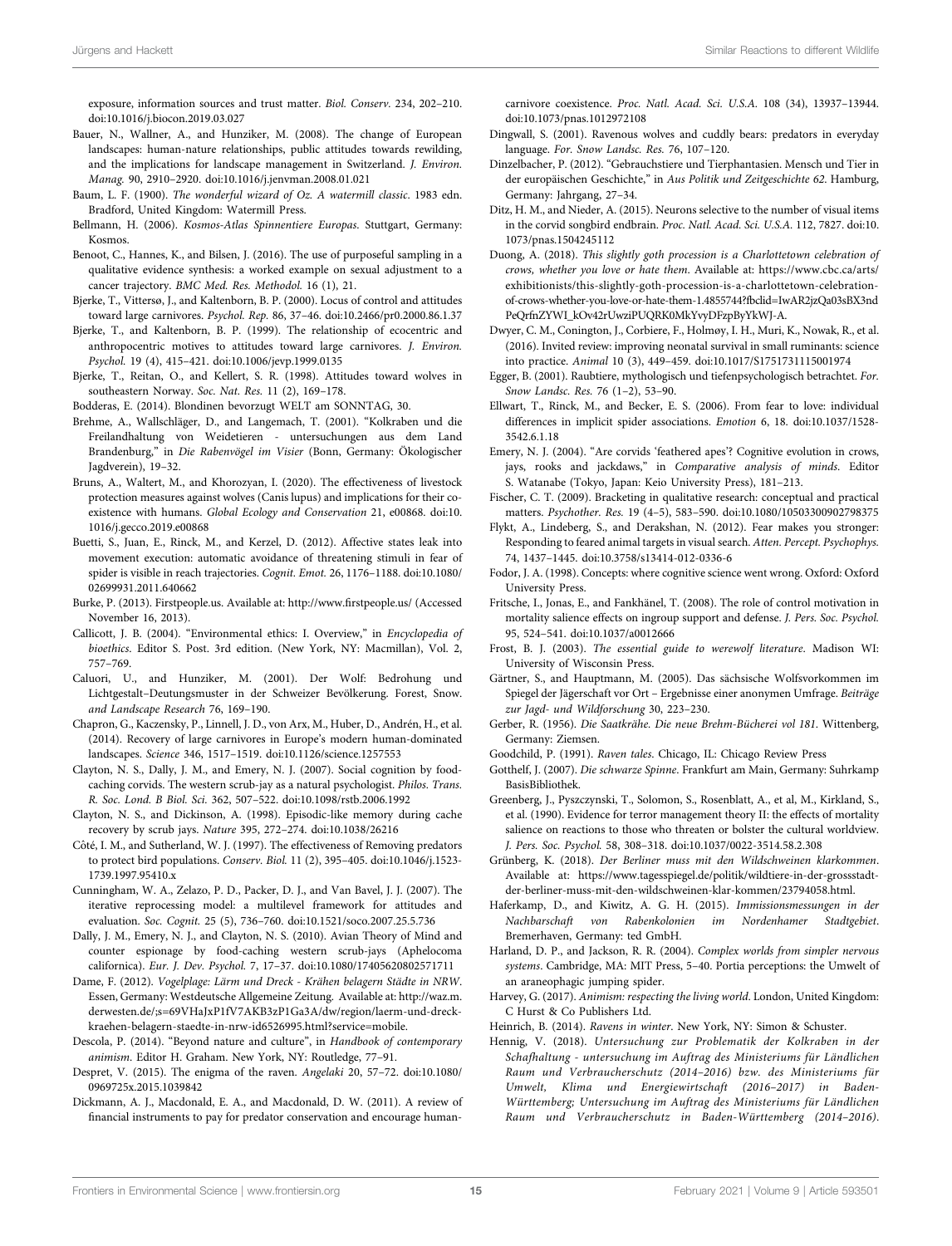Reutlingen, Germany: Geschäftsstelle Biosphärengebiet Schwäbische Alb Hamburg.

- <span id="page-16-33"></span>Hereth, A. (2003). Das Bild der Rabenvögel (Corvidae) in der heutigen Gesellschaft - eine Erhebung von Wissen und Einstellungen zu den Rabenvögeln am Rande einer öffentlichen Diskussion. Giessen, Germany: Justus-Liebig-Universität Gießen.
- <span id="page-16-43"></span>Horowitz, G., and Bedeischka-Bös, B. (1993). "Die Märchenschatzkiste," in Das Märchenschiff - Märchen aus fernen Ländern. Editors G Horowitz and B. Bedeischka-Bös (Feiburg, Germany: Herder), 89–93.
- <span id="page-16-3"></span>Hunziker, M., Hoffmann, C. W., and Wild-Eck, S. (2001). Die Akzeptanz von Wolf, Luchs und Stadtfuchs–Ergebnisse einer gesamtschweizerischrepräsentativen Umfrage. For. Snow Landsc. Res. 76, 301–326.
- <span id="page-16-16"></span>Hunziker, M., and Mondini, M. (2013). Row alps report objective 2.1 - factors influencing attitudes towards large carnivores.
- <span id="page-16-13"></span>Institut für Demoskopie Allensbach (2020). Einstellung der Bevölkerung zur Ausbreitung seltener Wildtierarten - ergebnisse einer Repräsentativumfrage im Auftrag der Deutschen Wildtier Stiftung. Allensbach, Germany: Institut für Demoskopie Allensbach.
- <span id="page-16-18"></span>Johansson, M., Karlsson, J., Pedersen, E., and Flykt, A. (2012). Factors governing human fear of brown bear and wolf. Hum. Dimens. Wildl. 17, 58–74. doi[:10.](https://doi.org/10.1080/10871209.2012.619001) [1080/10871209.2012.619001](https://doi.org/10.1080/10871209.2012.619001)
- <span id="page-16-2"></span>Johansson, M., and Karlsson, J. (2011). Subjective experience of fear and the cognitive interpretation of large carnivores. Hum. Dimens. Wildl. 16, 15–29. doi:[10.1080/10871209.2011.535240](https://doi.org/10.1080/10871209.2011.535240)
- <span id="page-16-25"></span>Jürgens, U. M., and Hackett, P. M. W. (2017). The big bad wolf: the formation of a stereotype. Ecopsychology 9, 33–43. doi[:10.1089/eco.2016.0037](https://doi.org/10.1089/eco.2016.0037)
- <span id="page-16-39"></span>Jürgens, U. M. (2017). How human-animal relations are realized: from respective Realities to merging minds. Ethics Environ. 22 (2), 25–57. doi:[10.2979/](https://doi.org/10.2979/ethicsenviro.22.2.02) [ethicsenviro.22.2.02](https://doi.org/10.2979/ethicsenviro.22.2.02)
- <span id="page-16-17"></span>Kaltenborn, B. P., and Bjerke, T. (2002). The relationship of general life values to attitudes toward large carnivores. Hum. Ecol. Rev. 9, 55–61.
- <span id="page-16-29"></span>Kegel, B. (2013). Tiere in der Stadt: eine Naturgeschichte. Köln, Germany: DuMont Buchverag.
- <span id="page-16-23"></span>Keller, W. (2001). Bär, Geier, Luchs und wolf auf dem Operntheater. Forest Snow and Lands. Res., 76 (1–2), 91–106.
- <span id="page-16-26"></span>Kellert, S. R. (2003). Kinship to mastery: biophilia in human evolution and development. Washington, DC: Island Press.
- <span id="page-16-14"></span>Kellert, S. R. (1980). "Contemporary values of wildlife in American society," in Wildlife values, vol institutional series report, No. 1. Editors W. W. Shaw and E. H. Zube (Fort Collins, CO: U.S. Forest Service Rocky Mt Forest and Range Experiment Station, Center for Assessment of Noncommodity Natural Resource Values), 31–60.
- <span id="page-16-15"></span>Kellert, S. R. (1985). Public perceptions of predators, particularly the wolf and coyote. Biol. Conserv. 31, 167–189. doi[:10.1016/0006-3207\(85\)90047-3](https://doi.org/10.1016/0006-3207(85)90047-3)
- <span id="page-16-22"></span>Knight, J. (2000). "Introduction," in Natural enemies – people-wildlife conflicts in anthropological perspective. Editors J. Knight and London (Abingdon, United Kingdom, Routledge), 1–35.
- <span id="page-16-30"></span>Krüger, T., and Nipkow, M. (2015). Die Saatkrähe Corvus Frugilegus als Brutvogel in Niedersachsen - Vorkommen, Schutz, Konflikte und Lösungsmöglichkeiten vol 35. in Jahrgang, nummer, 1. Hannover, Germany: Informationsdienst Naturschutz Niedersachsen.
- <span id="page-16-28"></span>Lachmann, L., and Arnold, K. (2019). 15 Jahre Vogelzählung und Citizen Science im NABU - Ergebnisse der "Stunde der Gartenvögel" und der "Stunde der Wintervögel". Berlin, Germany: NABU-Bundesverband.
- <span id="page-16-5"></span>Lamnek, S. (2010). Qualitative Sozialforschung. Weinheim, Germany: Beltz.
- <span id="page-16-40"></span>Lindemann, K., and Zons, R. S. (1990). Lauter schwarze Spinnen - Spinnenmotive in der deutschen Literatur - eine Sammlung, Vol. 9. Bonn, Germany: Bouvier Verlag.
- <span id="page-16-20"></span>Lindquist, G. (2000). "Introduction," in Natural enemies – people-wildlife conflicts in anthropological perspective. Editors J. Knight and London (Abingdon, United Kingdom: Routledge), 1–35.
- <span id="page-16-46"></span>Linnell, J. D., Kaczensky, P., Wotschikowsky, U., Lescureux, N., and Boitani, L. (2015). Framing the relationship between people and nature in the context of European conservation. Conserv. Biol. 29, 978–985. doi[:10.1111/cobi.12534](https://doi.org/10.1111/cobi.12534)
- <span id="page-16-10"></span>Linnell, J., Andersen, R., and Balciauskas, L. (2002). The fear of wolves: a review of wolf attacks on humans, Report for NINA Norsk institutt for naturforskning. Trondheim, Norway.
- <span id="page-16-27"></span>Madden, C. F., Arroyo, B., and Amar, A. (2015). A review of the impacts of corvids on bird productivity and abundance. Ibis 157, 1–16. doi[:10.1111/ibi.12223](https://doi.org/10.1111/ibi.12223)
- <span id="page-16-44"></span><span id="page-16-32"></span>Malotki, E. (1998). Hopi animal tales. Lincoln, NE: University of Nebraska Press. Massen, J. J., Ritter, C., and Bugnyar, T. (2015). Tolerance and reward equity predict
- <span id="page-16-48"></span>cooperation in ravens (Corvus corax). Sci. Rep. 5, 15021. doi[:10.1038/srep15021](https://doi.org/10.1038/srep15021) McLeod, S. (2015). Stereotypes. Available at: [https://www.simplypsychology.org/](https://www.simplypsychology.org/katz-braly.html)
- [katz-braly.html](https://www.simplypsychology.org/katz-braly.html) (retrieved July 7, 2020).
- <span id="page-16-21"></span>Meurer, H., and Richarz, K. (2005). Von Werwölfen und Vampiren. Stuttgart, Germany: Kosmos.
- <span id="page-16-41"></span>Miltner, W. H., Krieschel, S., Hecht, H., Trippe, R., and Weiss, T. (2004). Eye movements and behavioral responses to threatening and nonthreatening stimuli during visual search in phobic and nonphobic subjects. Emotion 4, 323. doi[:10.1037/1528-3542.4.4.323](https://doi.org/10.1037/1528-3542.4.4.323)
- <span id="page-16-49"></span>Moynihan, M., and Søderlind, D. (2002). Lords of chaos. Zeltingen-Rachtig, Germany: Index.
- <span id="page-16-36"></span>Nelson, R. K. (1983). Make prayers to the raven. Chicago, IL: University of Chicago Press.
- <span id="page-16-11"></span>Nitze, M. (2012). Schalenwildforschung im Wolfsgebiet der Oberlausitz - Projektzeitraum 2007-2010. Forstzoologie Tharandt, AG Wildtierforschung. Dresden, Germany: TU Dresden.
- <span id="page-16-6"></span>Oevermann, U., Allert, T., Konau, E., and Krambeck, J. (1979). "Die Methodologie einer 'objektiven Hermeneutik' und ihre allgemeine Forschungslogische Bedeutung in den Sozialwissenschaften," in Interpretative Verfahren in den Sozial- und Textwissenschaften. Editor H.-G. Soeffner (Stuttgart, Germany: J.B. Metzlersche Verlagsbuchhandlung), 352–433.
- <span id="page-16-45"></span>Oevermann, U. (2001). Zur Analyse der Struktur von sozialen Deutungsmustern. Sozialer Sinn 2, 3–33. doi[:10.1515/sosi-2001-0102](https://doi.org/10.1515/sosi-2001-0102)
- <span id="page-16-42"></span>Öhman, A., Flykt, A., and Esteves, F. (2001). Emotion drives attention: detecting the snake in the grass. J. Exp. Psychol. Gen. 130, 466. doi[:10.1037/0096-3445.](https://doi.org/10.1037/0096-3445.130.3.466) [130.3.466](https://doi.org/10.1037/0096-3445.130.3.466)
- <span id="page-16-8"></span>Painter, L. E., Beschta, R. L., Larsen, E. J., and Ripple, W. J. (2015). Recovering aspen follow changing elk dynamics in Yellowstone: evidence of a trophic cascade?. Ecology 96, 252–263. doi[:10.1890/14-0712.1](https://doi.org/10.1890/14-0712.1)
- <span id="page-16-24"></span>Papoušek, M. (2007). Communication in early infancy: an arena of intersubjective learning. Infant Behav. Dev. 30, 258–266. doi[:10.1016/j.infbeh.2007.02.003](https://doi.org/10.1016/j.infbeh.2007.02.003)

<span id="page-16-19"></span>Pedersen, M. A. (2001). Totemism, animism and North Asian indigenous ontologies. J. Roy. Anthropol. Inst. 7 (3), 411–427. doi[:10.1111/1467-9655.00070](https://doi.org/10.1111/1467-9655.00070)

<span id="page-16-38"></span>Poe, E. A. (1845). The raven. Available at: [http://www.houseofusher.net/raven.](http://www.houseofusher.net/raven.html) [html](http://www.houseofusher.net/raven.html).

- <span id="page-16-31"></span>Raby, C. R., Alexis, D. M., Dickinson, A., and Clayton, N. S. (2007). Planning for the future by western scrub-jays. Nature 445, 919–921. doi[:10.1038/nature05575](https://doi.org/10.1038/nature05575)
- <span id="page-16-37"></span>Reichholf, J. H. (2013). Rabenschwarze Intelligenz - was wir von Krähen lernen können. München, Germany: Piper.
- <span id="page-16-12"></span>Reinhardt, I., and Kluth, G. (2007). Leben mit Wölfen – Leitfaden für den Umgang mit einer konfliktträchtigen Tierart in Deutschland. Görlitz, Germany: Staatliches Museum für Naturkunde Görlitz.
- <span id="page-16-9"></span>Reinhardt, I., Kluth, G., Nowak, C., Szentiks, C. A., Krone, O., Ansorge, H., et al. (2019). Military training areas facilitate the recolonization of wolves in Germany. Conservation Letters, 12635.
- <span id="page-16-7"></span>Reinhardt, I., Kluth, G., Nowak, S., and Mysłajek, R. W. (2013). A review of wolf management in Poland and Germany with recommendations for future transboundary collaboration. Benn, Germany: BfN.

<span id="page-16-35"></span>Riechelmann, C. (2013). Krähen. Naturkunden. Berlin, Germany: Matthes & Seiz.

- <span id="page-16-34"></span>Rosenblatt, A., Greenberg, J., Solomon, S., Pyszczynski, T., and Lyon, D. (1989). Evidence for terror management theory: I. The effects of mortality salience on reactions to those who violate or uphold cultural values. J. Pers. Soc. Psychol. 57, 681–690. doi:[10.1037//0022-3514.57.4.681](https://doi.org/10.1037//0022-3514.57.4.681)
- <span id="page-16-47"></span>Ryan, R. M., and Deci, E. L. (2000). Intrinsic and extrinsic motivations: classic definitions and new directions. Contemp. Educ. Psychol. 25, 54–67. doi[:10.1006/](https://doi.org/10.1006/ceps.1999.1020) [ceps.1999.1020](https://doi.org/10.1006/ceps.1999.1020)
- <span id="page-16-4"></span>Saini, M., and Shlonsky, A. (2012). A Systematic synthesis of qualitative Research. New York, NY: Oxford University Press.
- <span id="page-16-0"></span>Satorius, C. (2018). Diese Spinnen-Mythen sind Hirngespinste. Konstanz, Germany: Südkurier, 211.
- <span id="page-16-1"></span>Schäfli, R. (2014). Der Wolf gewinnt - die schafzüchter geben auf, 20minuten. Available at: [http://www.20min.ch/schweiz/romandie/story/Der-Wolf](http://www.20min.ch/schweiz/romandie/story/Der-Wolf-gewinnt---die-Schafzuechter-geben-auf-28440419)gewinnt—[die-Schafzuechter-geben-auf-28440419](http://www.20min.ch/schweiz/romandie/story/Der-Wolf-gewinnt---die-Schafzuechter-geben-auf-28440419).